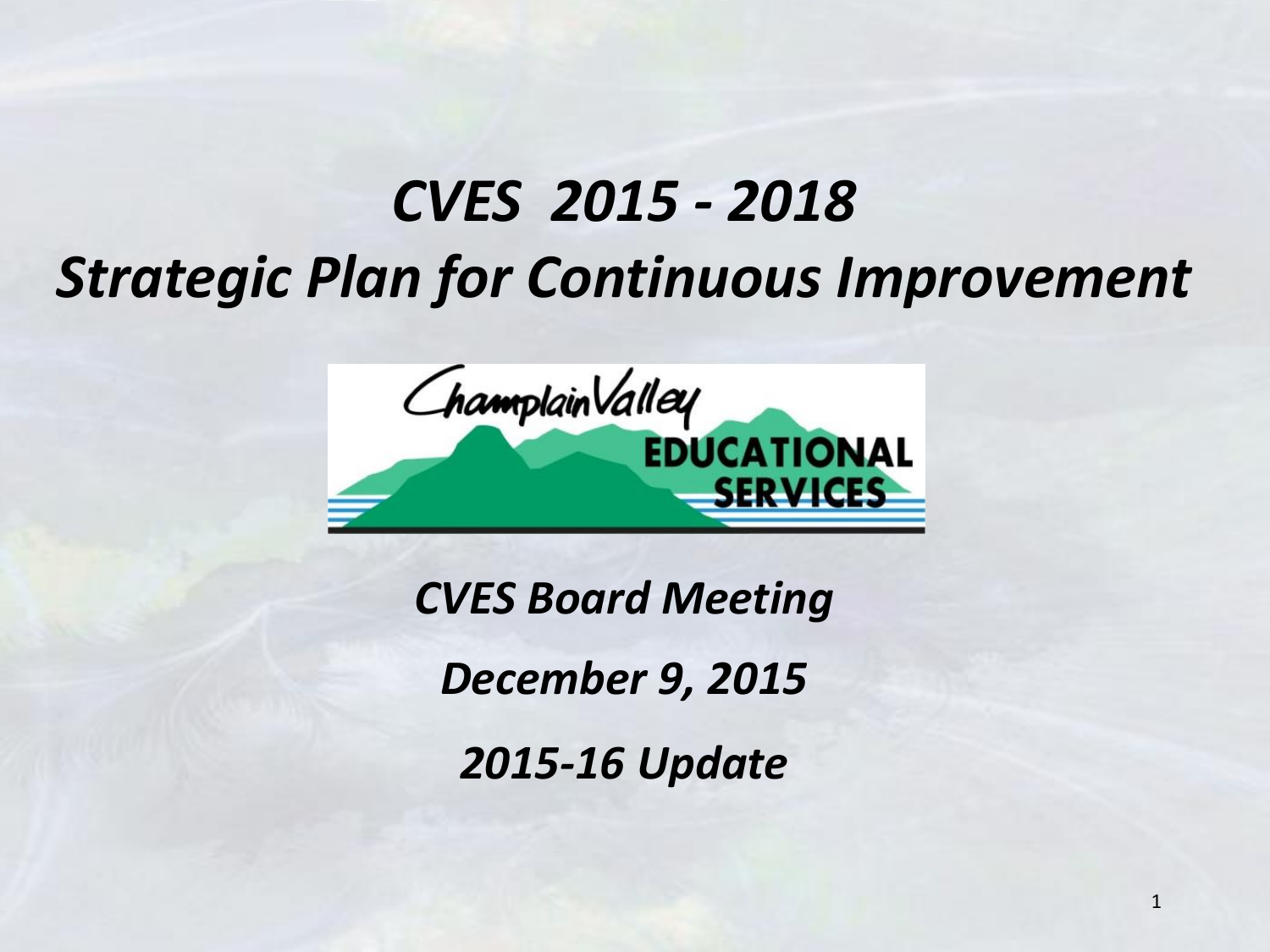# *Presentation Overview*

- *● Introduction*
- *● Mission, Vision and Core Beliefs*
- *● 2015-16 CVES Strategic Plan Performance Measures*
- *● Divisional Overviews*
- *● 2015-16 Implementation Timeline*
- *● Questions and Next Steps*

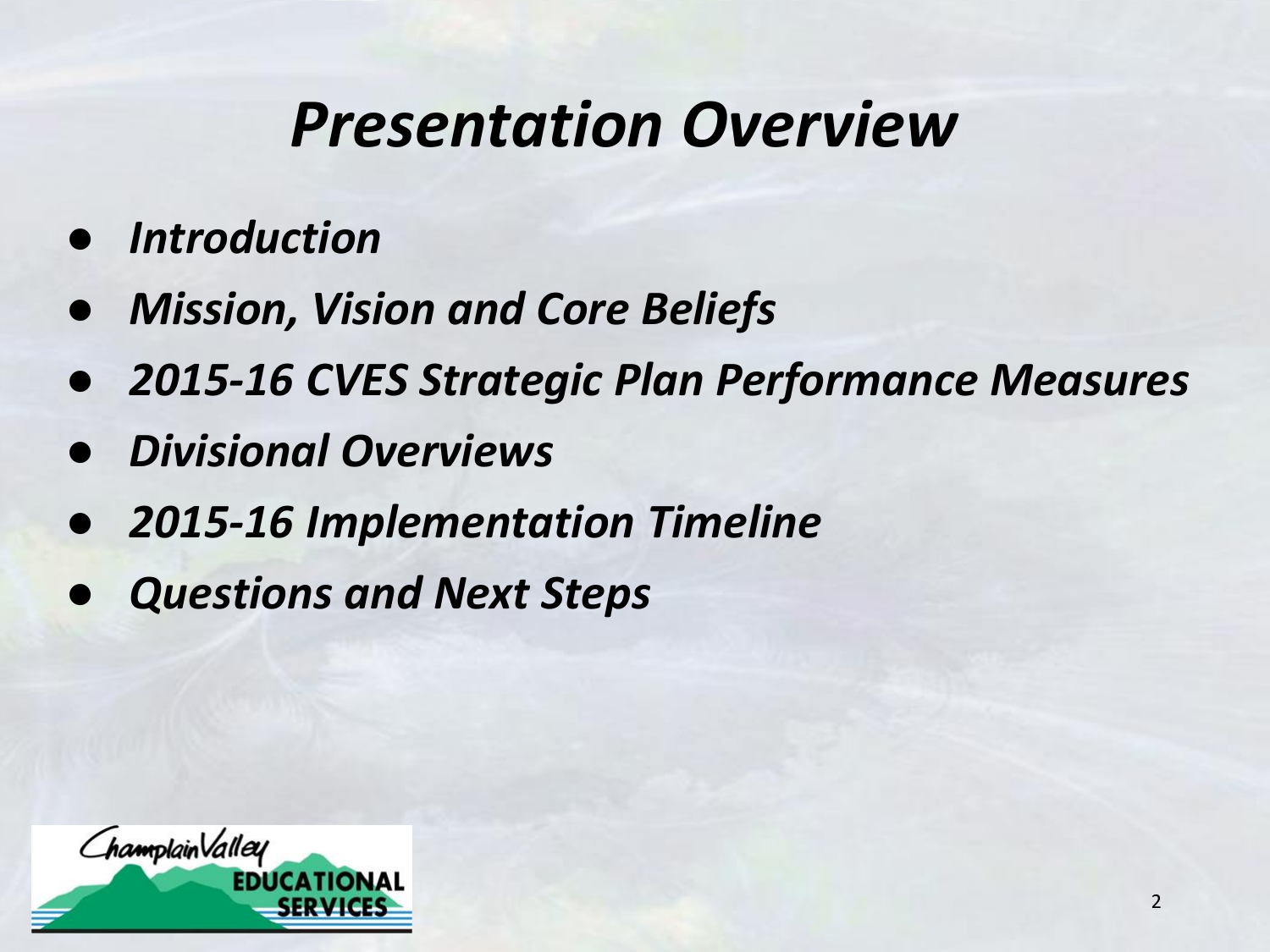# *CVES Mission Statement*

*Champlain Valley Educational Services empowers students, schools and communities by providing exemplary education, training, support and shared services.*

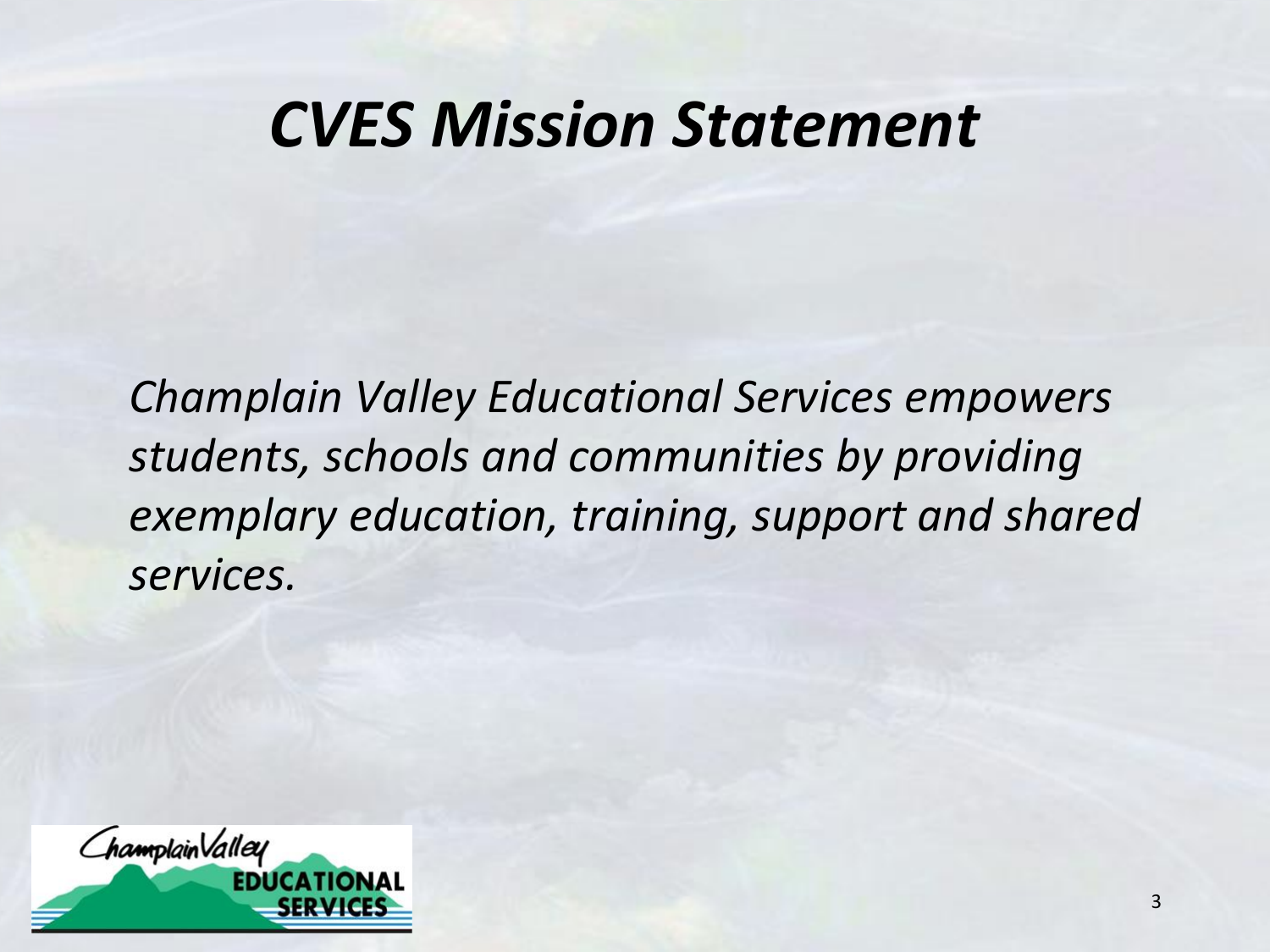# *CVES Vision Statement*

We aspire to be a nationally recognized, premier provider of dynamic and innovative programs and services, serving as a catalyst for personal and regional economic growth.

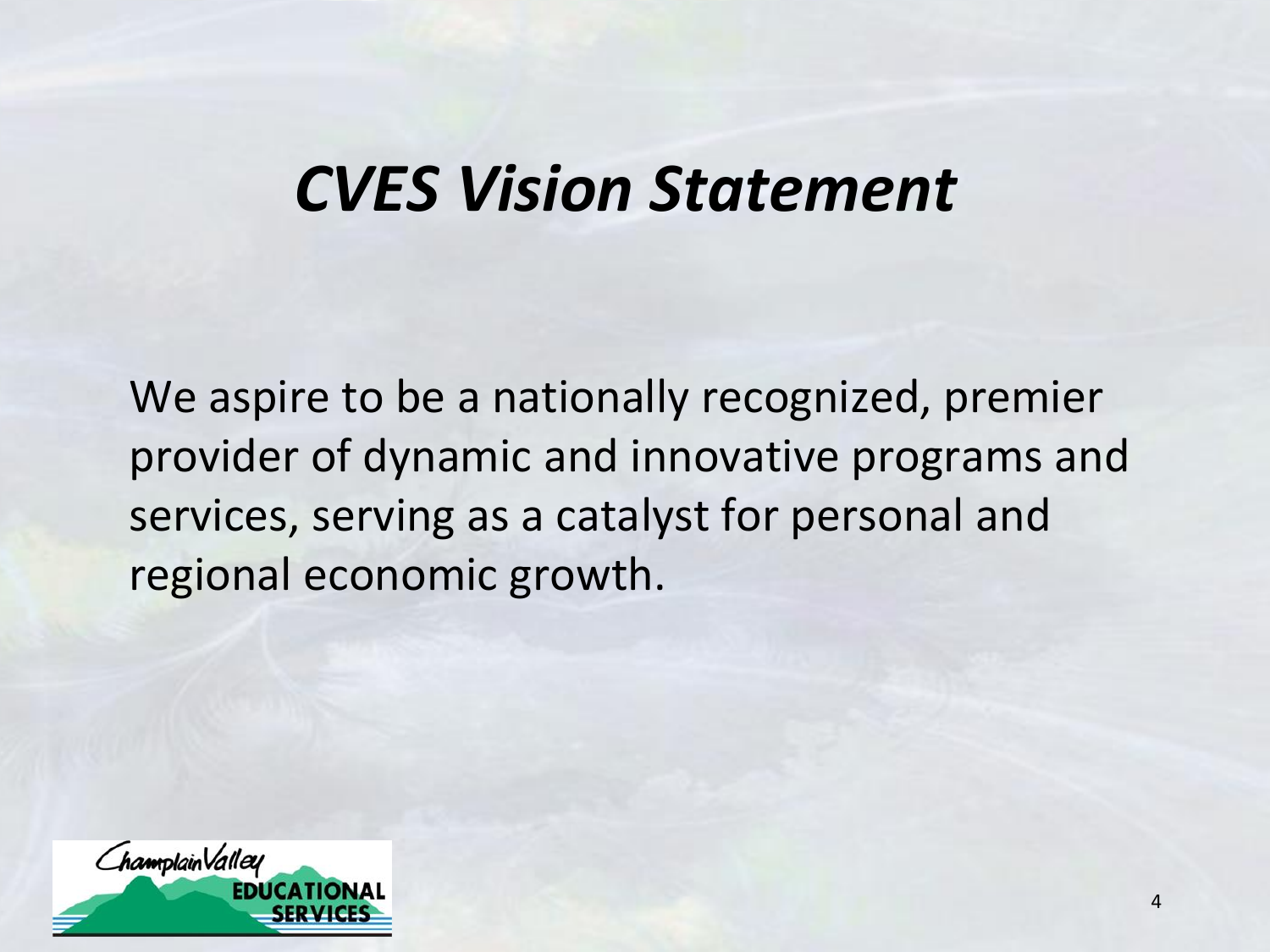# *CVES Core Beliefs*

- *Students are our first priority.*
- *We value open and honest communication.*
- *We embrace collaboration and shared decision-making.*
- *We promote creativity and innovation.*
- *All students can learn and be successful.*
- *We all lead by example.*
- *We act with integrity, fostering respect for all.*
- *Students, family and community are valued partners for success.*
- *We ensure a safe, supportive learning and work environment.*
- *We all impact the educational process and are dedicated to perform at the highest possible levels.*

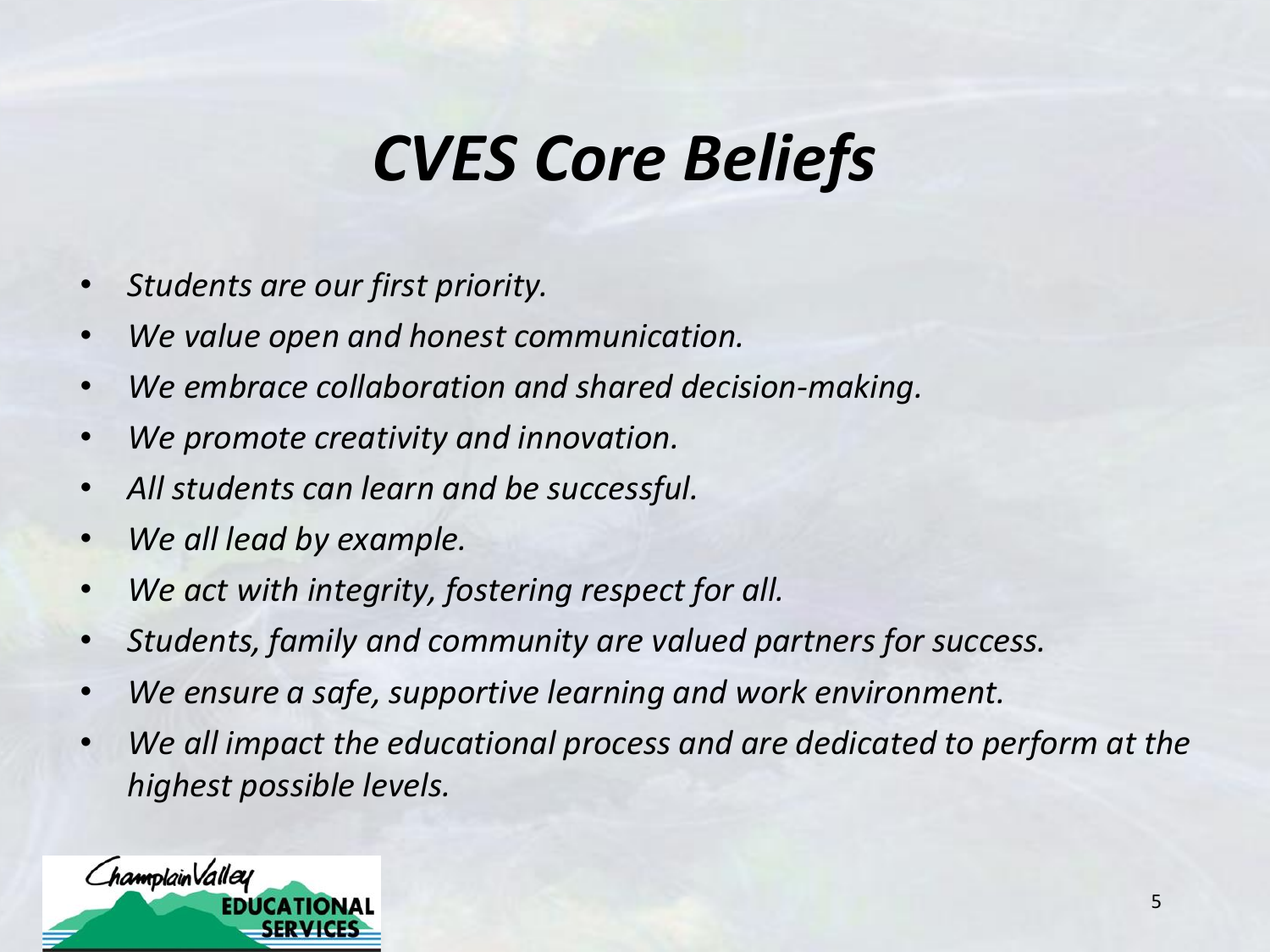# *2015-16 District Planning Team (DPT)*

**Teacher Union Cindy Haley Mark Brown Kimberly Denton Joan McGowen Jane Landry Tonya Robinson Kim Mayer**

**10-month Support Susan Mueller Erin LaDuke**

**12-month Support Alex St. Pierre Angela Jennette Stacie Winchell**

**District Superintendent Dr. Mark Davey**

**Administrative Bonnie Berry (Interim) Jim McCartney Grace Stay Cathy Snow** 

**Cabinet Teri Calabrese-Gray Michele Friedman Reggie McDonald Christine Myers A. Paul Scott (Interim)** **CVES Board Larry Barcomb Lori Saunders**

**Component District Superintendents Shari Brannock Laura Marlow**

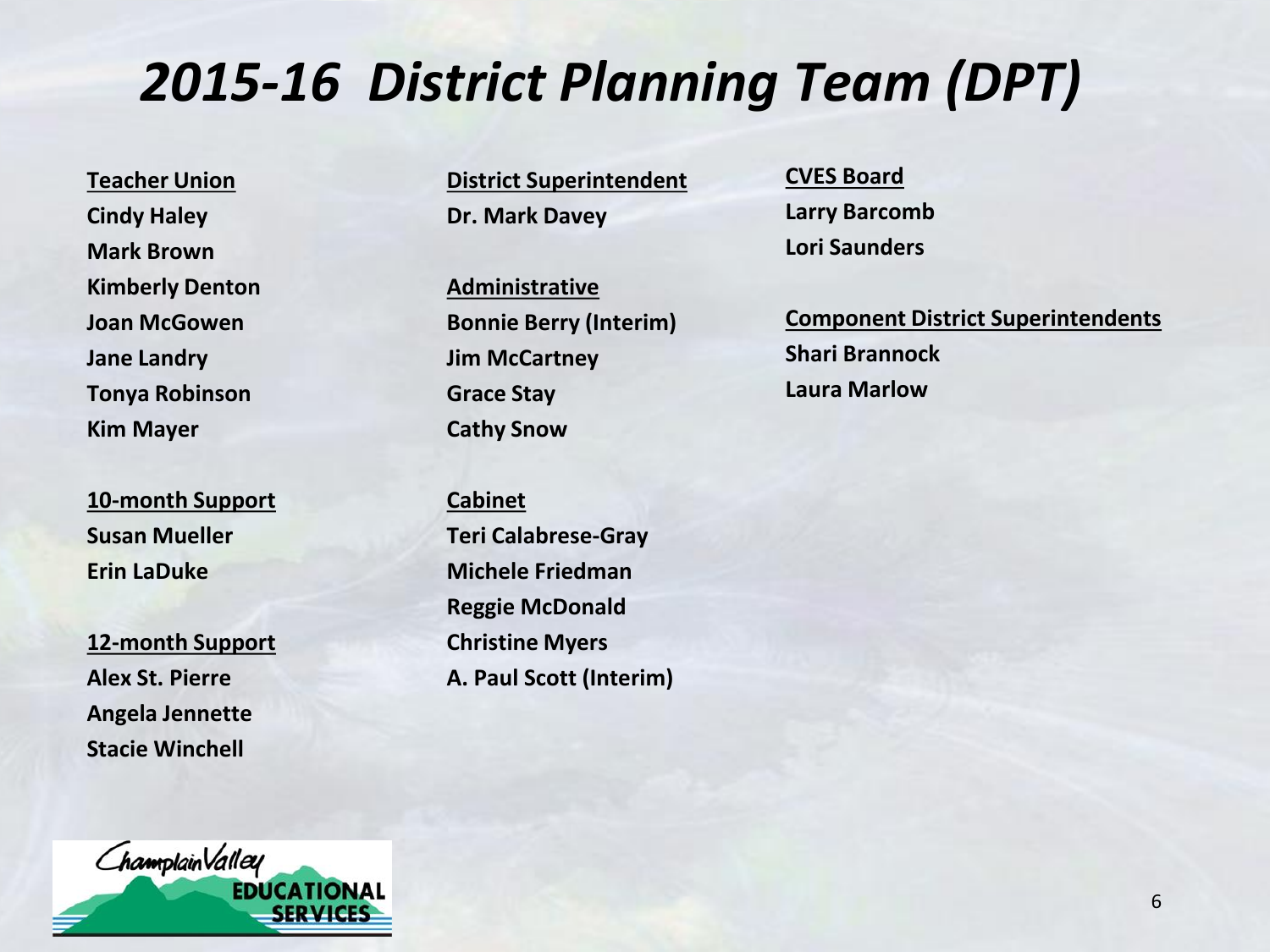# *2015-16 Divisional Planning Teams*

#### **ISC/Management Services Divisional Committee 2015**

*Teri Calabrese-Gray, Team Leader* **Sherry Aguglia Julie Duprey Louise Jackstadt Jane Landry Sue Lefebvre April Miner Jessie Moulton Christine Myers Brenda Proulx A. Paul Scott Matthew Smith Stephanie Trombley**

**Special Education Divisional Committee 2015**

*Reginald McDonald, Team Leader* **Grace Banker Keith Baugh Sheilah Boyea Mindy Conroy Debbie Gibbs Melissa Gough Cindy (Haley) Werner Janel Kingsley Missy Litts Joelle Lucia Susan Mueller Brigitte Phillips Grace Stay**

**CV-TEC Divisional Committee 2015**

*Michele Friedman, Team Leader* **Cordell Ano Sue Baker Shelley Bouyea Julie P. Brunell Tonya Couture Jackie Dashnaw Kevin Donoghue Adam Facteau Connie Flick Patty Goodell Colleen Lafountain Joanne Mazzotte Jim McCartney Joshua Meyer Jessica Mitchell-Briehl Tonya Robinson Kelsi Russell Kevin Shaw Cathy Snow Grace Stay Dena Tedford Beverly Thwaits**

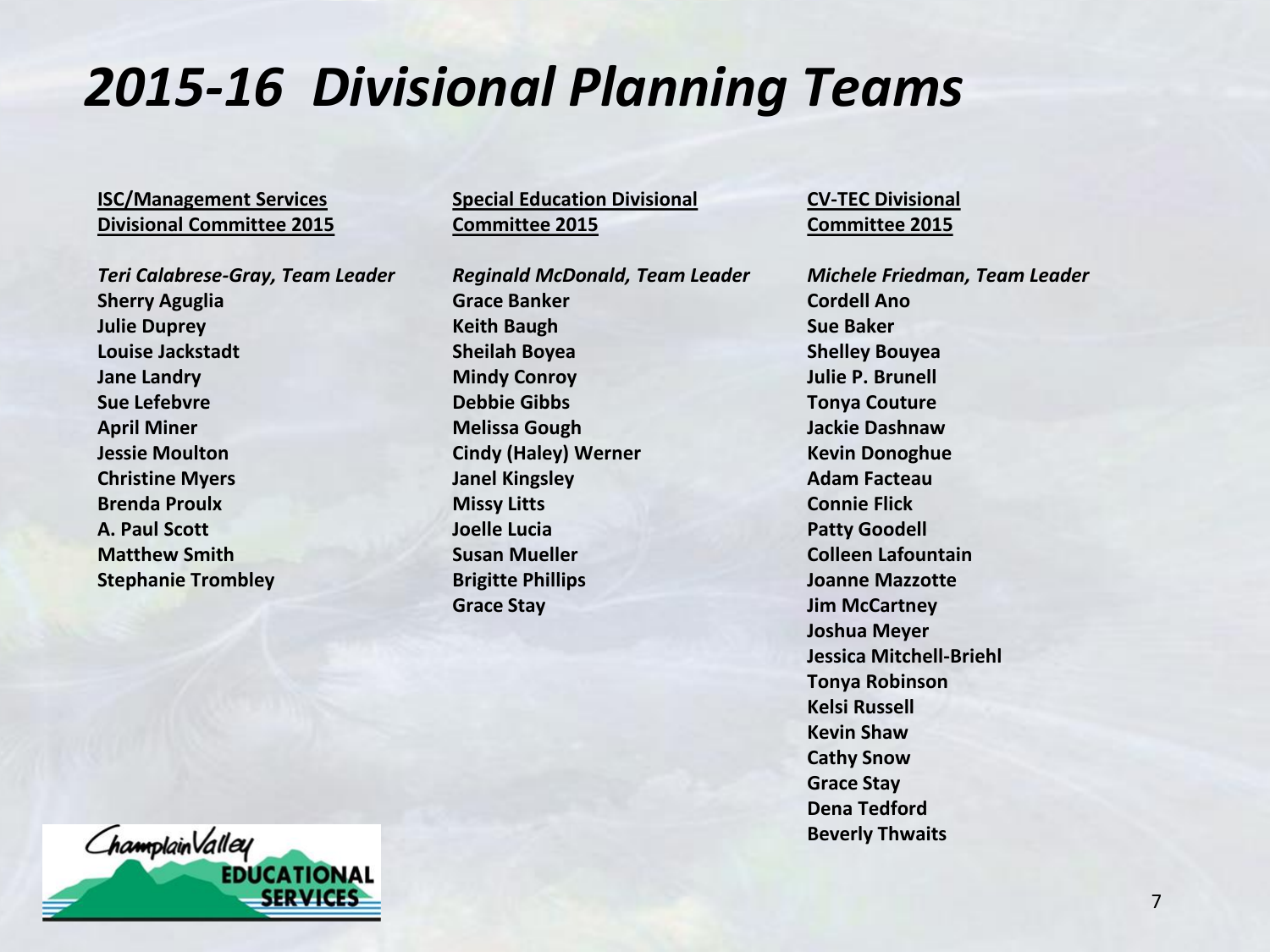#### *2015 -2016 Strategic Plan Update – December 2015*

| <b>Performance Measures</b>                                                                                          | 2013                     | 2014 | 2015       | 2018 Target |
|----------------------------------------------------------------------------------------------------------------------|--------------------------|------|------------|-------------|
| <b>District Communication</b>                                                                                        |                          |      |            |             |
| % agreeing that CVES is good at communications                                                                       |                          | 44   | 74         | 90          |
| % agreeing that "decisions made by the CVES<br><b>Board of Education are regularly communicated</b><br>to employees" |                          | 17   | 45         | 80          |
| % agreeing that "I feel informed about CVES<br>issues that may affect my job duties or job<br>performance"           |                          | 30   | 48         | 80          |
| <b>Special Education*</b>                                                                                            |                          |      |            |             |
| <b>STAR ELA assessment: % students maintaining or</b><br>improving their average grade equivalent                    | 57                       | 74   | 72         | 85          |
| % moving to less restrictive environment                                                                             | $\overline{\phantom{a}}$ |      | <b>TBD</b> | <b>TBD</b>  |
| % staff fully trained in TCI                                                                                         | n/a                      | n/a  | n/a        | <b>TBD</b>  |
| % students achieving successful exit outcomes                                                                        |                          |      | <b>TBD</b> | <b>TBD</b>  |
| % enrolled achieving IEP goals                                                                                       |                          |      | <b>TBD</b> | <b>TBD</b>  |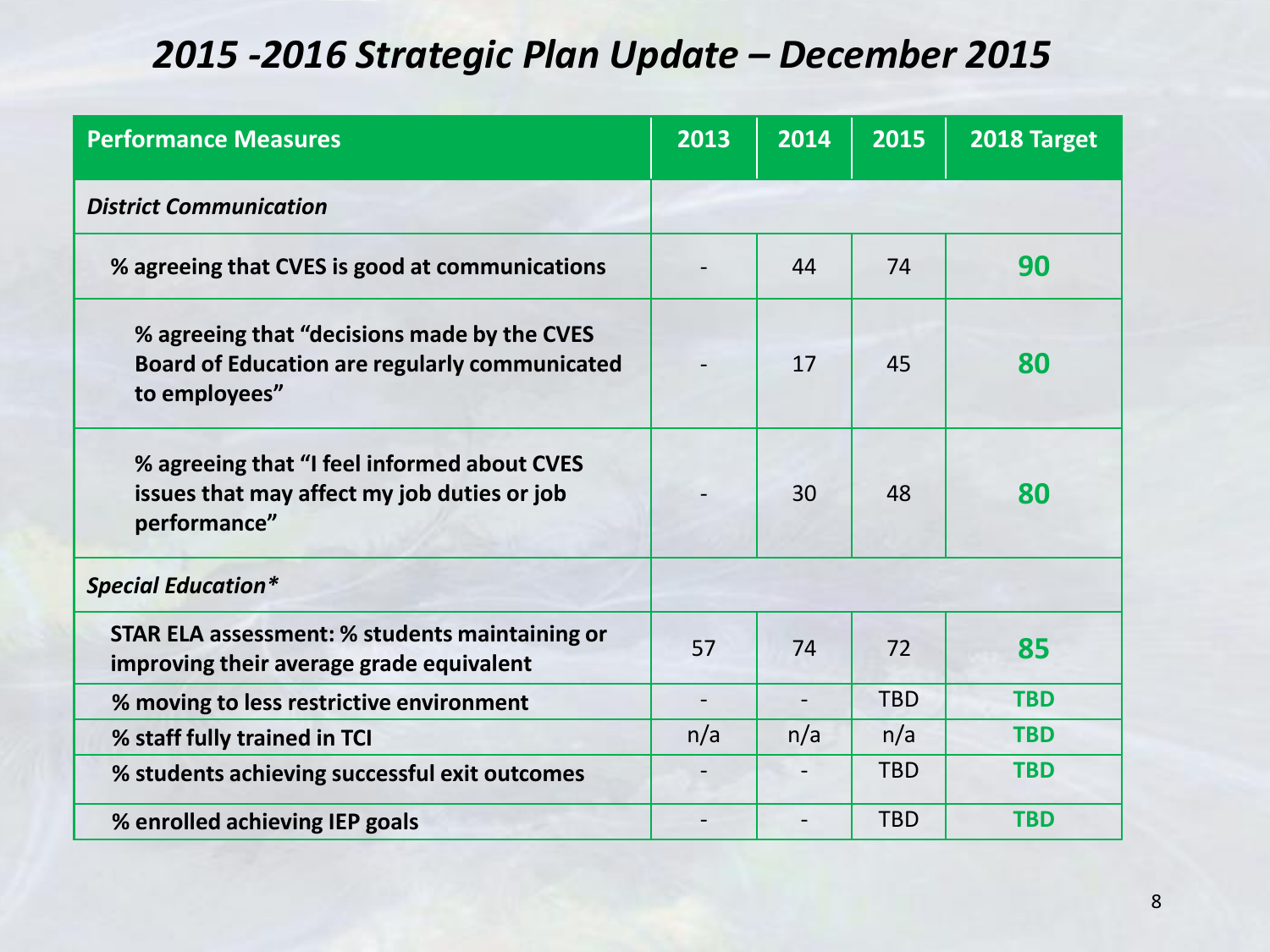#### *2015 -2016 Strategic Plan Update – December 2015*

| <b>Performance Measures</b>                                                          | 2013 | 2014 | 2015       | 2018 Target                                                      |
|--------------------------------------------------------------------------------------|------|------|------------|------------------------------------------------------------------|
| <b>Instructional Services Center</b>                                                 |      |      |            |                                                                  |
| <b>Total number of ISC Co-Ser subscriptions</b>                                      |      | 183  | 183        | 195                                                              |
| % clients satisfied with ISC services                                                | n/a  | n/a  | <b>TBD</b> | % clients satisfied<br>with ISC services                         |
| Total annual number of unique website page views                                     | n/a  | n/a  | <b>TBD</b> | <b>Total annual</b><br>number of<br>unique website<br>page views |
| $CV-TEC*$                                                                            |      |      |            |                                                                  |
| Total CTE daytime enrollment (high school + adult)                                   | 650  | 657  | 608        | 700                                                              |
| Adult enrollment in job skills training or continuing<br>education (non CTE daytime) | 216  | 177  | 102        | 210                                                              |
| % high school students earning technical<br>endorsement with honors                  | 27   | 23   | 26         | 50                                                               |

**\* Both CV-TEC and the Special Education Division are gathering baseline data and setting targets for a number of new performance measures. In the fall of 2016, each division will recommend new performance targets to add to this plan.**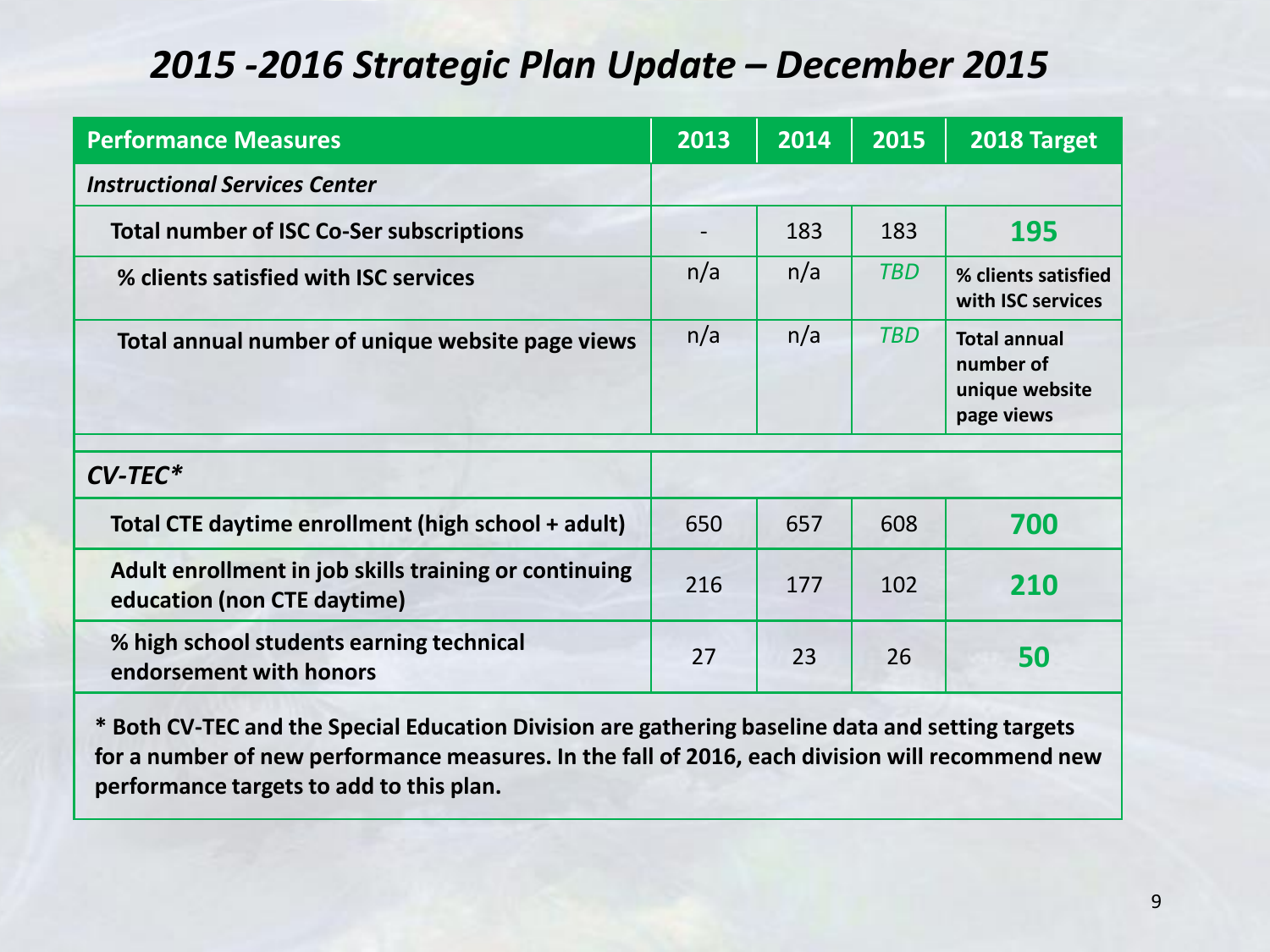#### *2015 -2016 Strategic Plan Update – December 2015*

#### **Immediate priorities: apply significant focus, resource and attention**

- Implement the Champlain Valley Educational Services Communications Plan.  $\bullet$
- Design, implement and monitor consistent, respectful and supportive ä administrative and management services.
- Attract, support and retain high-quality employees.  $\bullet$

#### **Foundational strategies:** maintain current focus, resources and attention

- Actively promote and market our programs and services.  $\bullet$
- Implement and monitor five-year budget plans across all divisions to  $\bullet$ maintain and upgrade program equipment and technology.
- Ensure a transparent budget process in each division that maximizes the  $\bullet$ allocation of resources and supports priorities.
- Expand partnerships with business and industry, educational institutions,  $\bullet$ community and government agencies.
- Expand existing and develop new Co-Sers and shared services.  $\bullet$

#### **Long-term strategy: begin to plan and implement**

Publish, implement and continuously update a five-year facilities plan.  $\bullet$ 

> **DPT Updated Nov. 2015**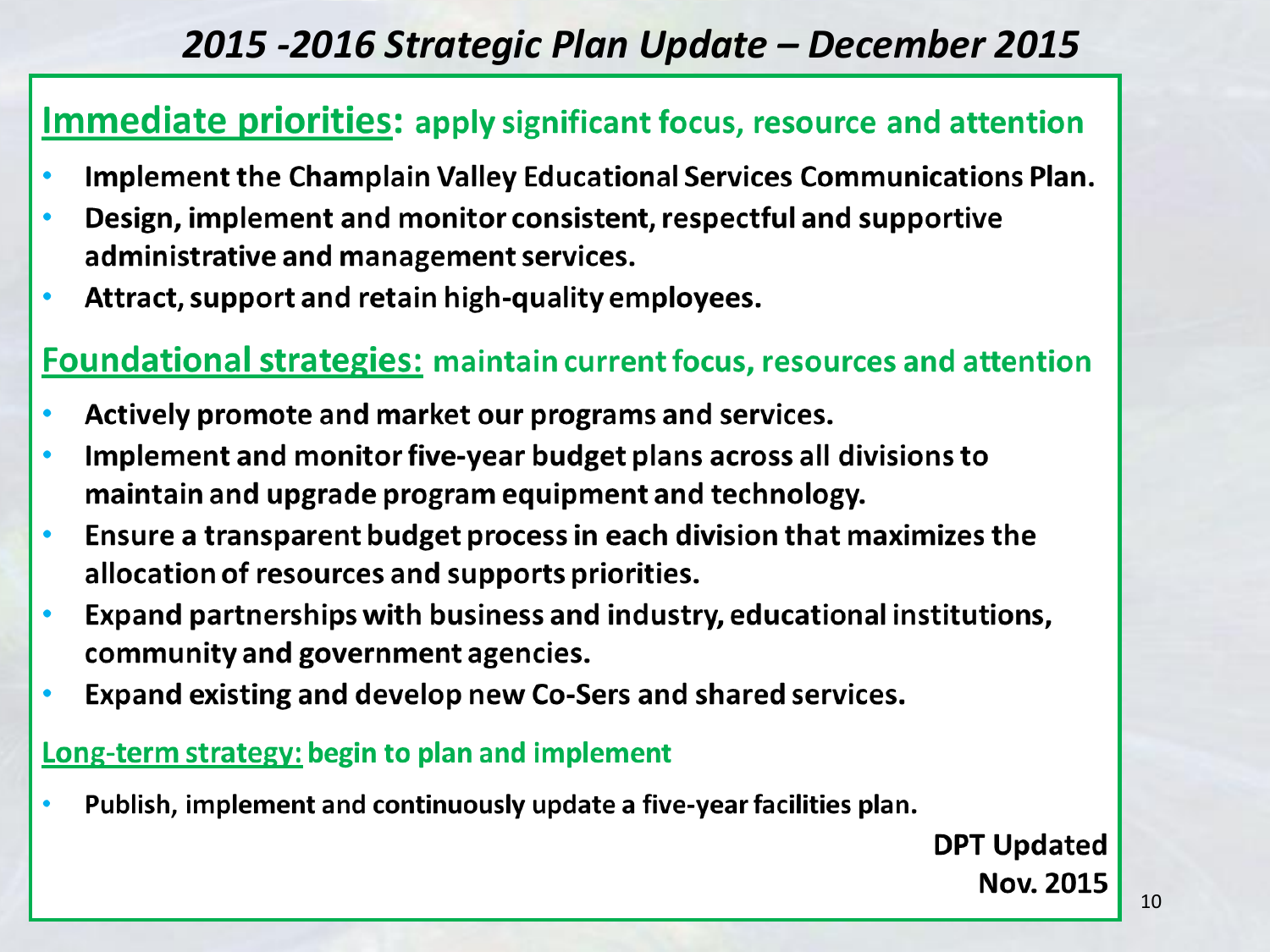## *2015 – 2018 CV-TEC Improvement Plan*

|         | Performance Performance measures                                                     | 2013 | 2014 | 2015 | 2017 target |
|---------|--------------------------------------------------------------------------------------|------|------|------|-------------|
| targets | Total CTE daytime enrollment (high school)                                           | 573  | 597  | 563  | 610         |
|         | Total CTE daytime enrollment (adult day)                                             | 77   | 60   | 45   | 85          |
|         | Adult enrollment in job skills training or continuing education (non<br>CTE daytime) | 216  | 177  | 102  | 200         |
|         | % adults completing job skills training*                                             | n/a  | n/a  | n/a  | <b>TBD</b>  |
|         | % High School Completion Rate:                                                       | 95   | 95   | 95   | 98          |
|         | - % employment in field/continuing ed                                                | 69   | 70   |      | 90          |
|         | - % high school students earning technical<br>endorsement with honors                | 27   | 23   | 26   | 45          |
|         | - % high school students earning technical<br>endorsement*                           | n/a  | n/a  | n/a  | <b>TBD</b>  |
|         | - % earning National Work Readiness<br>Credential*                                   | n/a  | n/a  | n/a  | <b>TBD</b>  |
|         | % Adult Completion Rate (CTE daytime):                                               | 89   | 96   | 82   | 97          |
|         | - % employment in field/continuing ed                                                | 73   | 84   |      | 90          |
|         | - % earning National Work Readiness<br>Credential*                                   | n/a  | n/a  | n/a  | <b>TBD</b>  |

\* The team will add the following metrics once 2015-16 baseline results are available: "% HS students earning technical endorsement," "% earning national work readiness certificate" and "% adults completing job skills training." The team will also explore ways to measure and target "% eligible students achieving licensure/ certification" for both high school students and adults,<br>and for programming at OneWarkSource and for programming at OneWorkSource.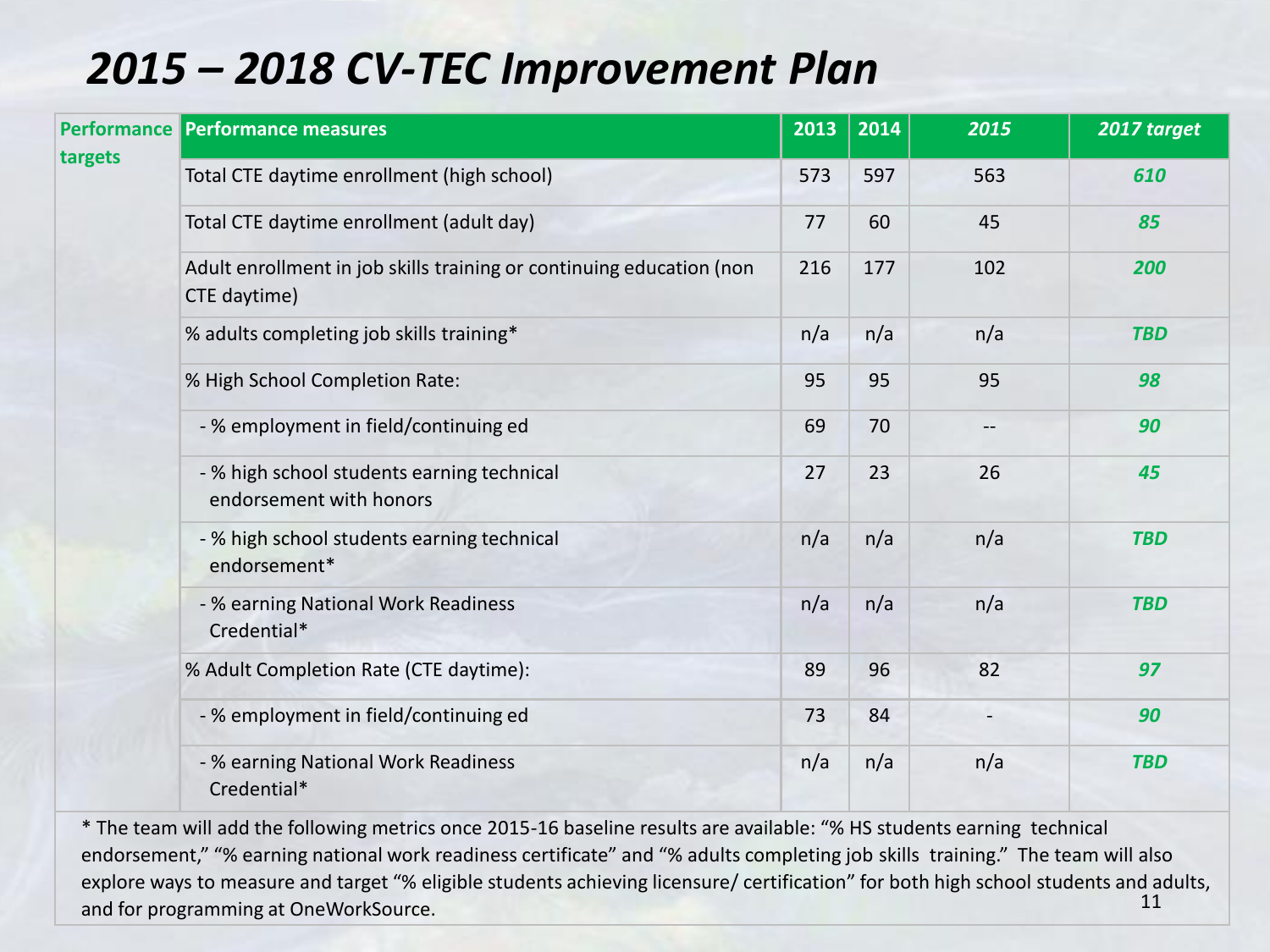## *2015 - 2018 CV-TEC Activities Plan*

|                   | 2015 - 2017 Maintain COE accreditation and continuing eligibility.                                                                                           |                                 |                               |  |  |  |  |
|-------------------|--------------------------------------------------------------------------------------------------------------------------------------------------------------|---------------------------------|-------------------------------|--|--|--|--|
| <b>Activities</b> | <b>Action Steps</b>                                                                                                                                          | <b>Who</b>                      | <b>Due</b>                    |  |  |  |  |
|                   | Continue to coordinate with SDM to deliver the professional development and<br>release time needed to maintain COE accreditation.                            | Jim<br>Colleen<br><b>SDM</b>    | Ongoing                       |  |  |  |  |
|                   | Implement, update and utilize the digital filing systems (G Drive) for COE<br>Jim<br>standards.<br>Mark<br>Alex                                              |                                 | Ongoing                       |  |  |  |  |
|                   | Implement quarterly checkpoints for progress on each standard, including CTE<br>teacher and staff responsibilities and progress.                             | Jim<br><b>Standards Chairs</b>  | Quarterly<br>annually to 2018 |  |  |  |  |
|                   | Market our programs to achieve enrollment targets.                                                                                                           |                                 |                               |  |  |  |  |
|                   | Explore additional media coverage opportunities.                                                                                                             | Committee<br><b>Cardinal PR</b> | Ongoing                       |  |  |  |  |
|                   | Develop a marketing plan and calendar for 2016 and beyond.                                                                                                   | Committee<br><b>Cardinal PR</b> | 3/2016                        |  |  |  |  |
|                   | Implement the marketing plan.                                                                                                                                | Committee<br><b>Cardinal PR</b> | 3/2016                        |  |  |  |  |
|                   | Review progress and results and then adjust the marketing plan as necessary.                                                                                 | Committee                       | 9/2016                        |  |  |  |  |
|                   | Approve a five-year plan and budget to maintain and upgrade program equipment and technology.                                                                |                                 |                               |  |  |  |  |
|                   | Re-survey staff regarding additional equipment/technology needs and priorities.                                                                              | Adam<br>Committee               | 12/2015                       |  |  |  |  |
|                   | Based on the survey, re-prioritize equipment, technology, maintenance and<br>procurement status.                                                             | Adam<br>Committee               | 1/2016                        |  |  |  |  |
|                   | Identify programs that would result in additional certification/licensure<br>opportunities or cost reduction based on an equipment upgrade (e.g., NATEF).    | Adam<br>Committee               | 12/2015                       |  |  |  |  |
|                   | Prioritize and recommend budgeting to support equipment upgrades that would<br>result in additional certification/licensure opportunities or cost reduction. | Adam<br>Committee               | 2/2016<br>12                  |  |  |  |  |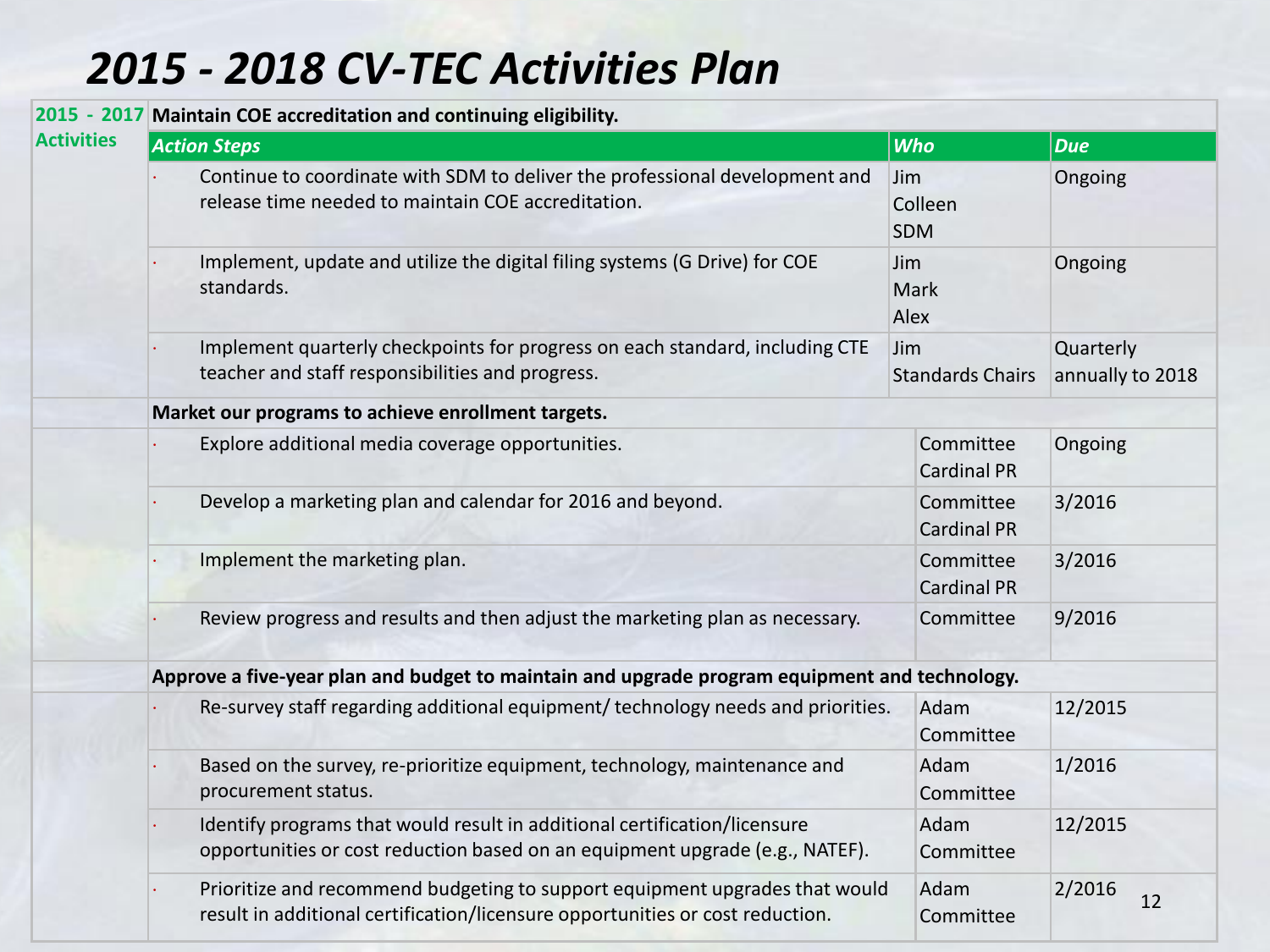### *2015 – 2018 CV-TEC Activities Plan*

| $2015 -$<br>2017<br><b>Activities</b> | Provide our students multiple pathways to success that allow seamless, efficient transitions to further education or to the<br>workplace.                                                   |                                          |                                               |  |  |  |
|---------------------------------------|---------------------------------------------------------------------------------------------------------------------------------------------------------------------------------------------|------------------------------------------|-----------------------------------------------|--|--|--|
|                                       | <b>Action Steps</b>                                                                                                                                                                         | <b>Who</b>                               | <b>Due</b>                                    |  |  |  |
|                                       | Continue to review current services, identify needs, partnerships and desired<br>outcomes for students with disabilities (SWD).                                                             | <b>Transition Advisory</b><br>Committee  | Ongoing                                       |  |  |  |
|                                       | Create a rolling transition plan to ensure successful transitions for SWDs.                                                                                                                 | <b>Transition Advisory</b><br>Committee  | 6/2016                                        |  |  |  |
|                                       | Survey staff to identify barriers and wish lists that would allow for seamless<br>transition for students entering, within and/or exiting programs.                                         | Multiple Pathways<br>committee           | 2/2016                                        |  |  |  |
|                                       | Create an action plan in regards to the identified barriers and wishes.                                                                                                                     | Multiple Pathways<br>committee           | 6/2016                                        |  |  |  |
|                                       | Implement the National Work Readiness Credential (NWRC).                                                                                                                                    |                                          |                                               |  |  |  |
|                                       | Design and implement a National Work Readiness Credential (NWRC) program<br>for all CTE program completers to prepare them for the NWRC exam.                                               | Michele, Colleen<br>Cathy                | 1/2016                                        |  |  |  |
|                                       | Schedule and administer the NWRC to all student completers prior to<br>graduation from the CTE program.                                                                                     | Michelle, Colleen<br>Cathy               | 6/2016                                        |  |  |  |
|                                       | Complete this plan's performance targets table.                                                                                                                                             |                                          |                                               |  |  |  |
|                                       | Gather baseline results data for<br>% HS students earning technical endorsement<br>% earning national work readiness certificate<br>% adults completing job skill training                  | Connie                                   | 8/2016                                        |  |  |  |
|                                       | Explore and select ways to measure and target "% eligible students achieving<br>licensure/certification" for both high school students and adults, and for<br>programming at OneWorkSource. | Michele, Cathy<br>Connie, Principals     | 9/2016                                        |  |  |  |
|                                       | Set targets for all new measures.                                                                                                                                                           | <b>CV-TEC strategic</b><br>planning team | <b>Fall 2016</b><br>strategic<br>planning mtg |  |  |  |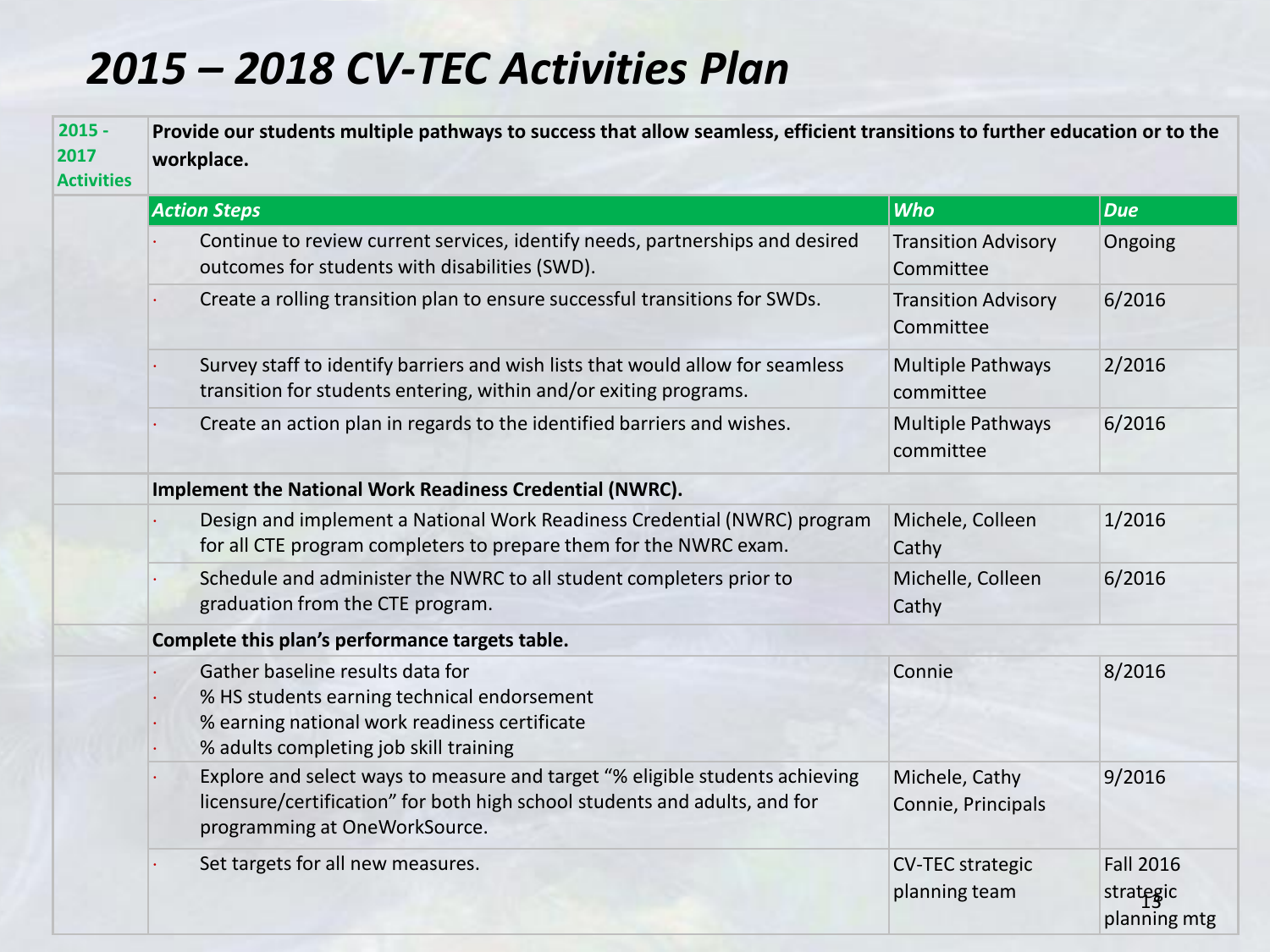#### *2015 – 2018 Special Education Improvement Plan*

| Performance Targets Performance measure                                                    | 2013                     | 2014           | 2015       | 2017<br>target |
|--------------------------------------------------------------------------------------------|--------------------------|----------------|------------|----------------|
| STAR ELA assessment: % students maintaining or improving their average<br>grade equivalent | 57                       | 74             | 72         | 80             |
| % Attendance                                                                               |                          |                |            |                |
| $-ELA$                                                                                     | n/a                      | n/a            | n/a        | <b>TBD</b>     |
| - Math                                                                                     | n/a                      | n/a            | n/a        | <b>TBD</b>     |
| - Middle & High: Daily period by period<br>attendance                                      | n/a                      | n/a            | n/a        | <b>TBD</b>     |
| % moving to less restrictive environment                                                   | $\overline{a}$           | $\overline{a}$ | <b>TBD</b> | <b>TBD</b>     |
| % staff fully trained in TCI                                                               | n/a                      | n/a            | n/a        | <b>TBD</b>     |
| % students achieving successful exit outcomes:                                             | $\overline{\phantom{a}}$ |                | TBD        | <b>TBD</b>     |
| - % Regents or local diploma                                                               | $\overline{\phantom{a}}$ |                | <b>TBD</b> | <b>TBD</b>     |
| - % CDOS credential                                                                        |                          |                | <b>TBD</b> | <b>TBD</b>     |
| - % SACC (skills credential)                                                               |                          |                | TBD        | <b>TBD</b>     |
| % enrolled achieving IEP goals                                                             | n/a                      | n/a            | n/a        | <b>TBD</b>     |
|                                                                                            |                          |                |            |                |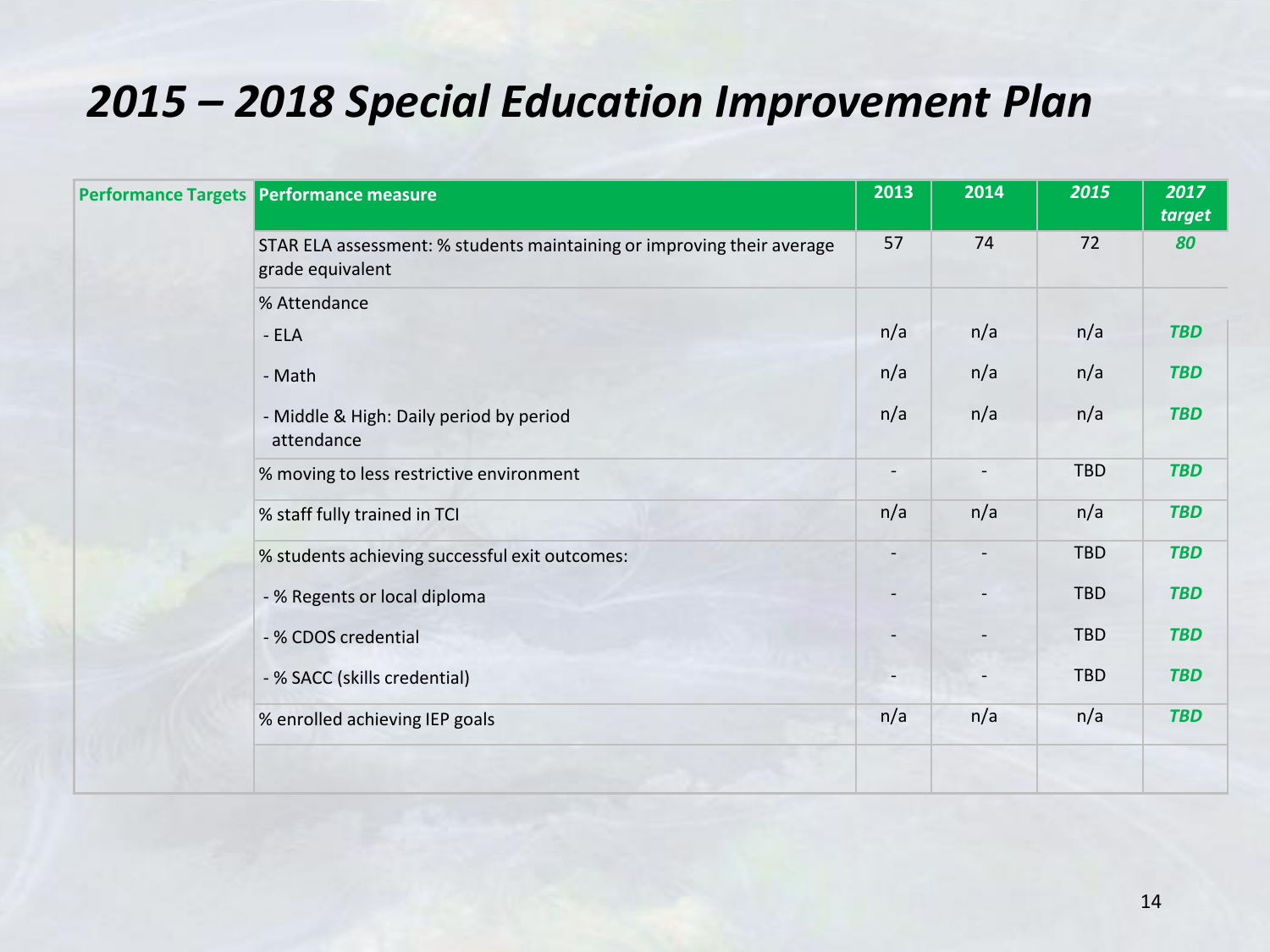## *2015 - 2018 Special Education Activities Plan*

| $2015 - 2017$     | Ensure that all IEPs are of high quality and include goals that are objective, measurable and trackable.                                                                       |                                      |                               |  |  |  |  |  |
|-------------------|--------------------------------------------------------------------------------------------------------------------------------------------------------------------------------|--------------------------------------|-------------------------------|--|--|--|--|--|
| <b>Activities</b> | <b>Action Steps</b>                                                                                                                                                            | <b>Who</b>                           | <b>Due</b>                    |  |  |  |  |  |
|                   | Schedule and deliver training on effective IEP goal writing and data collection<br>specific to each discipline.                                                                | Reggie                               | 1/2016                        |  |  |  |  |  |
|                   | Provide time to collaborate as a team to write concise IEP goals (e.g., classroom<br>staff and related service providers).<br>Explore the development of a CVES IEP goal bank. | Reggie                               | $1/2016 -$<br>3/2016          |  |  |  |  |  |
|                   | Improve the dissemination of the goals to the appropriate service providers or<br>classroom staff, as necessary.                                                               | Reggie                               | 11/2015                       |  |  |  |  |  |
|                   | Implement a quality review process of IEPs prior to CSE meetings.                                                                                                              | Admin<br>team                        | $3/2016 -$<br>6/2016          |  |  |  |  |  |
|                   | Monitor students' progress toward IEP goals and adjust as necessary.                                                                                                           | Team                                 | Monthly                       |  |  |  |  |  |
|                   | Complete this plan's performance targets table.                                                                                                                                |                                      |                               |  |  |  |  |  |
|                   | Gather baseline results data for<br>% Attendance<br>% moving to less restrictive environment<br>% staff fully trained in TCI                                                   | Reggie<br>Janet<br>Janet<br>Kim D.   | 12/2015<br>12/2015<br>12/2015 |  |  |  |  |  |
|                   | % students achieving successful exit outcomes<br>% enrolled achieving IEP goals (see work plan above)                                                                          | Joni<br><b>Brigitte</b><br>Committee | 12/2015<br>6/2016             |  |  |  |  |  |
|                   | Develop a committee and explore quantifiable ways to measure and assess student<br>acquisition of behavioral and social skills.                                                | Reggie<br>Committee                  | 6/2016                        |  |  |  |  |  |
|                   | Set targets for all new measures.                                                                                                                                              | Strategic<br>planning<br>committee   | 9/2016                        |  |  |  |  |  |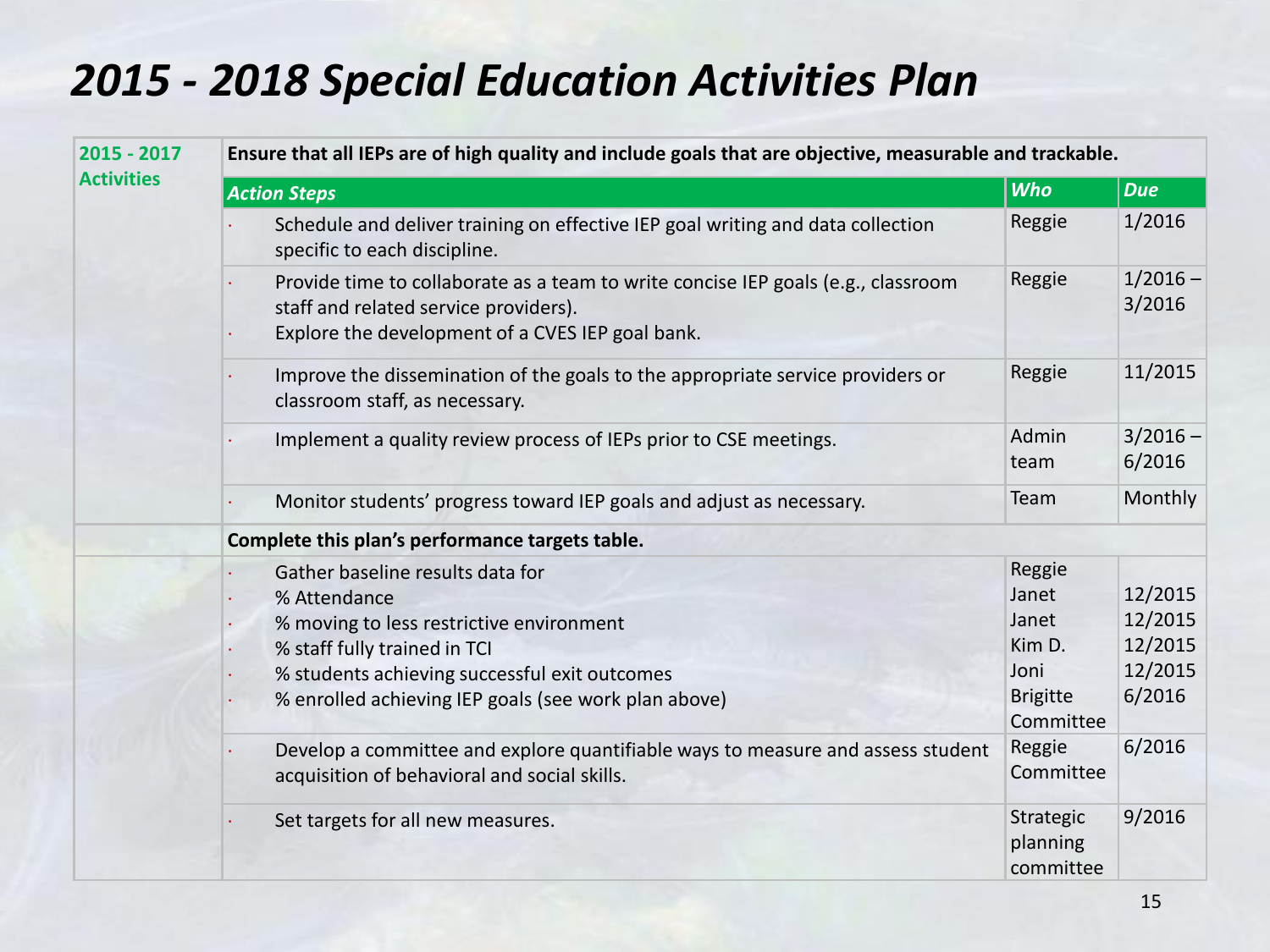## *2015 - 2018 Special Education Activities Plan*

|                   | Improve communication within the special education division.                                                             |                                                                   |                           |
|-------------------|--------------------------------------------------------------------------------------------------------------------------|-------------------------------------------------------------------|---------------------------|
| 2015 - 2017       | <b>Action Steps</b>                                                                                                      | <b>Who</b>                                                        | <b>Due</b>                |
| <b>Activities</b> | Update communication committee.                                                                                          | Grace B.<br>Susan M.                                              | 11/2015                   |
|                   | Continue to administer the communication survey annually.                                                                | Committee                                                         | 3/2016                    |
|                   | Develop an efficient method for staff to directly communicate their<br>$\bullet$<br>concerns/issues with administrators. | Reggie<br>Grace S.<br>Keith<br>Bonnie<br>2 committee<br>(WAF, YD) | 1/2016                    |
|                   | Continue to develop an efficient method of communication with Mineville<br>and with itinerant staff.                     | Admin<br>Committee                                                | Update<br>annually<br>6/1 |
|                   | Continue to develop a communication system for parents and community.                                                    | Grace S.<br>Keith<br><b>Bonnie</b>                                | Update<br>annually<br>6/1 |
|                   | Research and identify models or tools for productive, peer-to-peer and<br>staff-to-staff communication and feedback.     | Kim M.<br>Cindy<br>Susan M.<br><b>SDM</b><br>Committee            | 1/2016                    |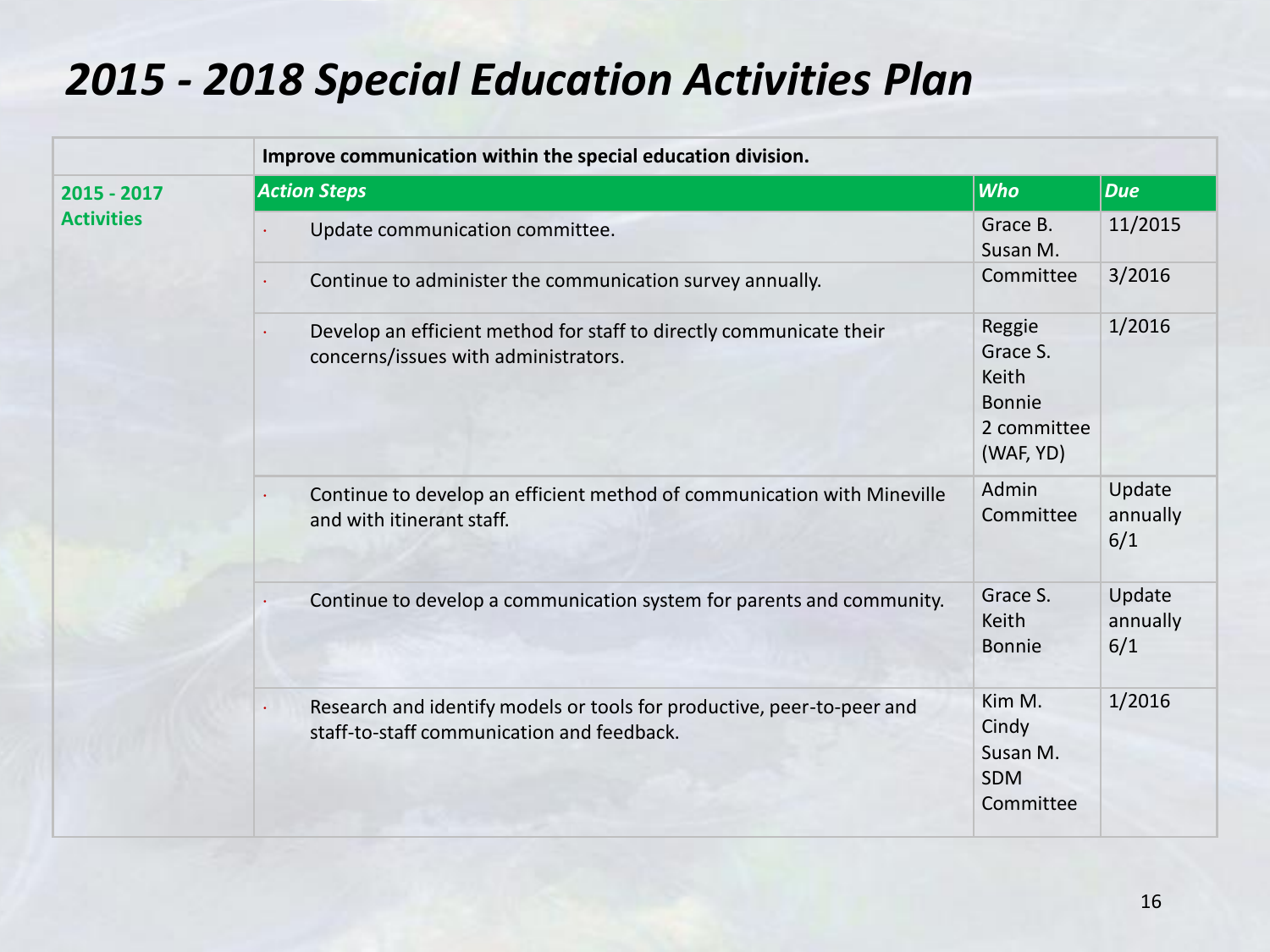#### *2015 - 2018 Special Education Activities Plan*

|                                    | Implement and assess the impact of Therapeutic Crisis Intervention.                                                                        |                                    |                           |
|------------------------------------|--------------------------------------------------------------------------------------------------------------------------------------------|------------------------------------|---------------------------|
| $2015 - 2017$<br><b>Activities</b> | <b>Action Steps</b>                                                                                                                        | <b>Who</b>                         | <b>Due</b>                |
|                                    | TCI trainers meet on a regular basis.                                                                                                      | <b>Trainers</b>                    | bi-<br>weekly             |
|                                    | Plan 2015-16 calendar of TCI training updates and disperse to staff.                                                                       | <b>Trainers</b><br>Admin           | 2/2016                    |
|                                    | Plan 2016-17 calendar of TCI training updates and disperse to staff.                                                                       | <b>Trainers</b><br>Admin           | 7/2016                    |
|                                    | Provide additional on-going training to support TCI (e.g., planned ignoring, trauma,<br>etc.) as needed.                                   | SDM                                | Ongoing                   |
|                                    | Continue to create visuals and posters on topics, strategies and components of TCIS<br>curriculum.                                         | <b>Trainers</b><br>Angie<br>Kim M. | Monthly                   |
|                                    | Continue to track behavioral data such as suspensions, discipline referrals, physical<br>restraints in order to measure the impact of TCI. | Joni (WAF)<br>Marcie (YD)          | Daily                     |
|                                    | Implement an annual pre- and post-test to determine the need for targeted training.                                                        | Kim D.                             | Annually<br>Sept &<br>May |
|                                    | Align instruction to the CDOS and the Common Core Learning Standards.                                                                      |                                    |                           |
|                                    | Update the subcommittee in each building.                                                                                                  | Angie                              | 11/2015                   |
|                                    | Provide the necessary instruction/training to staff.                                                                                       | Angie &<br>committee               | 1/2016                    |
|                                    | Implement the CDOS system and gather the data.                                                                                             | Angie &<br>staff                   | 6/2016                    |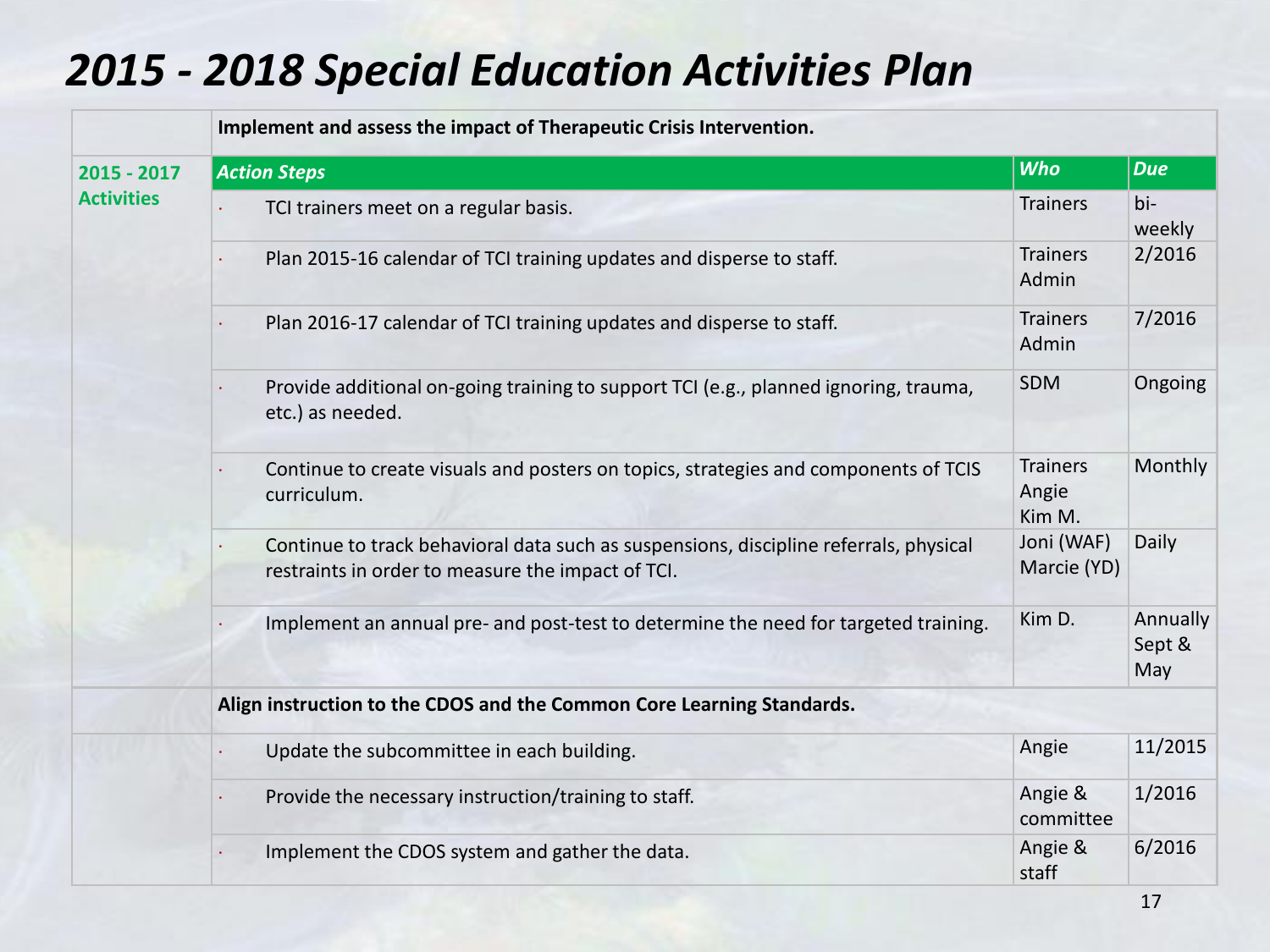#### *2015 - 2018 ISC Improvement Plan*

| <b>Performance</b><br><b>Targets</b> | <b>Performance measures</b>                      | 2014 | 2015 | 2017<br>target |
|--------------------------------------|--------------------------------------------------|------|------|----------------|
|                                      | Total number of ISC Co-Ser subscriptions         | 183  | 183  | 187            |
|                                      | % clients satisfied with ISC services            | n/a  | n/a  | <b>TBD</b>     |
|                                      | Total annual number of unique website page views | n/a  | n/a  | <b>TBD</b>     |
|                                      | Number of sessions offered                       | 194  | 233  | 273            |
|                                      | Total number of session participants             | 4143 | 4522 | 4922           |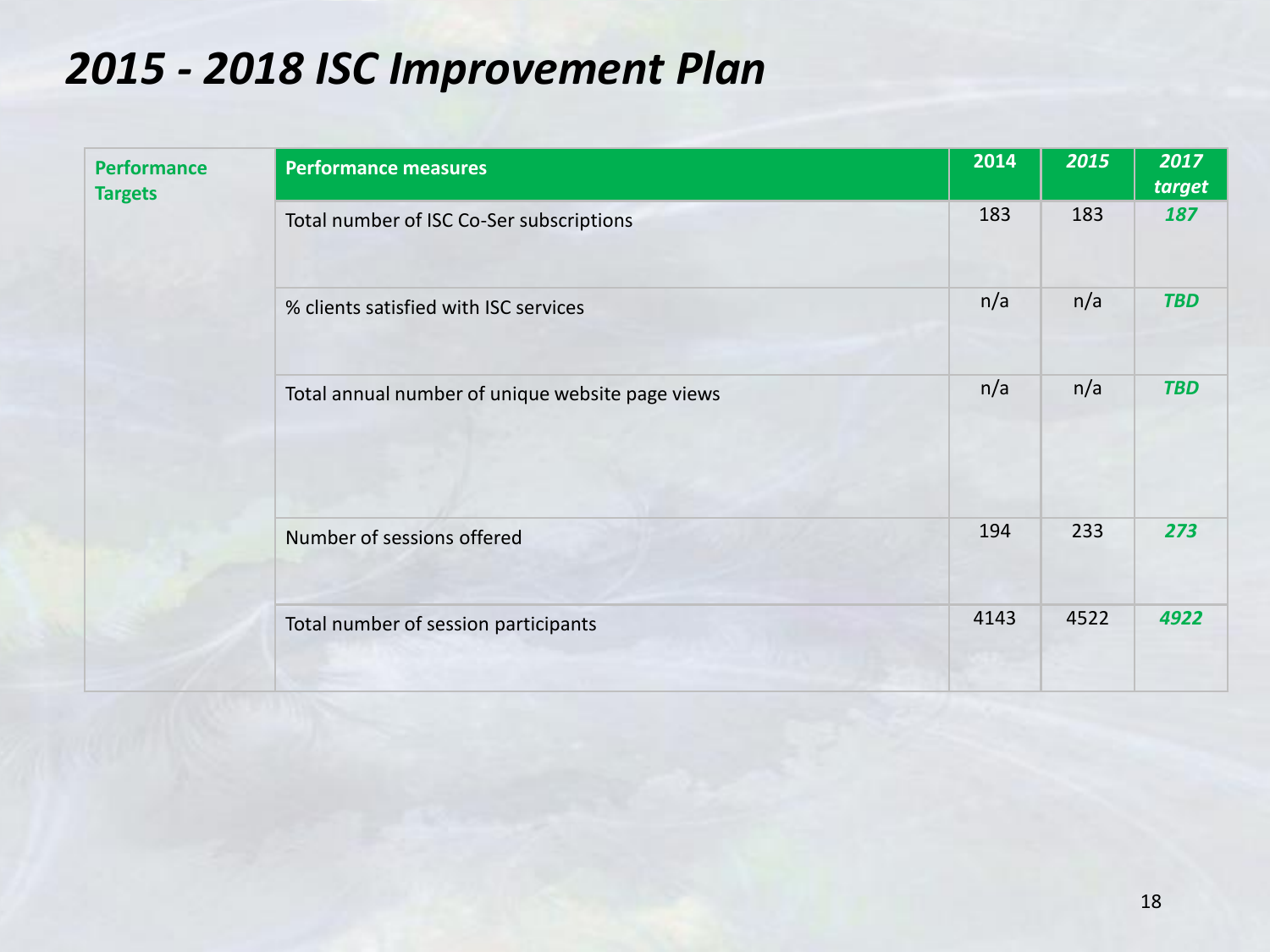## *2015 - 2018 ISC Activities Plan*

#### **2015-16 Activities**

**Assist in the implementation of a comprehensive district communication plan.**

| <b>Action Steps</b>                                                                               | <b>Who</b>                  | <b>Due</b> |
|---------------------------------------------------------------------------------------------------|-----------------------------|------------|
| Continue to acquire content from all divisions.                                                   | Matt                        | Ongoing    |
| Maintain the CVES website and track page views.                                                   | Matt                        | Ongoing    |
| Strengthen relationships with school district personnel through one-on-one<br>communications.     | All                         | Ongoing    |
| Educate all CVES employees on what ISC has to offer:                                              | Jane, ISC staff             | 3/2016     |
| Increase CoSer participation rates:                                                               |                             |            |
| Identify CoSers with low participation.                                                           | Subcommittee                | 1/2016     |
| Understand and become informed regarding the services those low-<br>participation CoSers provide. | Subcommittee                | 1/2016     |
| Develop an action plan to promote those services.                                                 | Subcommittee                | 4/2016     |
| Implement the action plan.                                                                        | Subcommittee                | 9/2016     |
| Maintain and update list-servs.                                                                   | List serv owners            | Ongoing    |
| Expand existing and develop new CoSers and shared services, and market those services.            |                             |            |
| Discuss with CSOs at monthly meetings to determine needs.                                         | Teri                        | Ongoing    |
| Revise and update CoSers as necessary.                                                            | <b>ISC staff</b>            | Ongoing    |
| Meet with division personnel to revamp the program and services guide.                            | <b>CVES</b> cabinet<br>Matt | 8/2016     |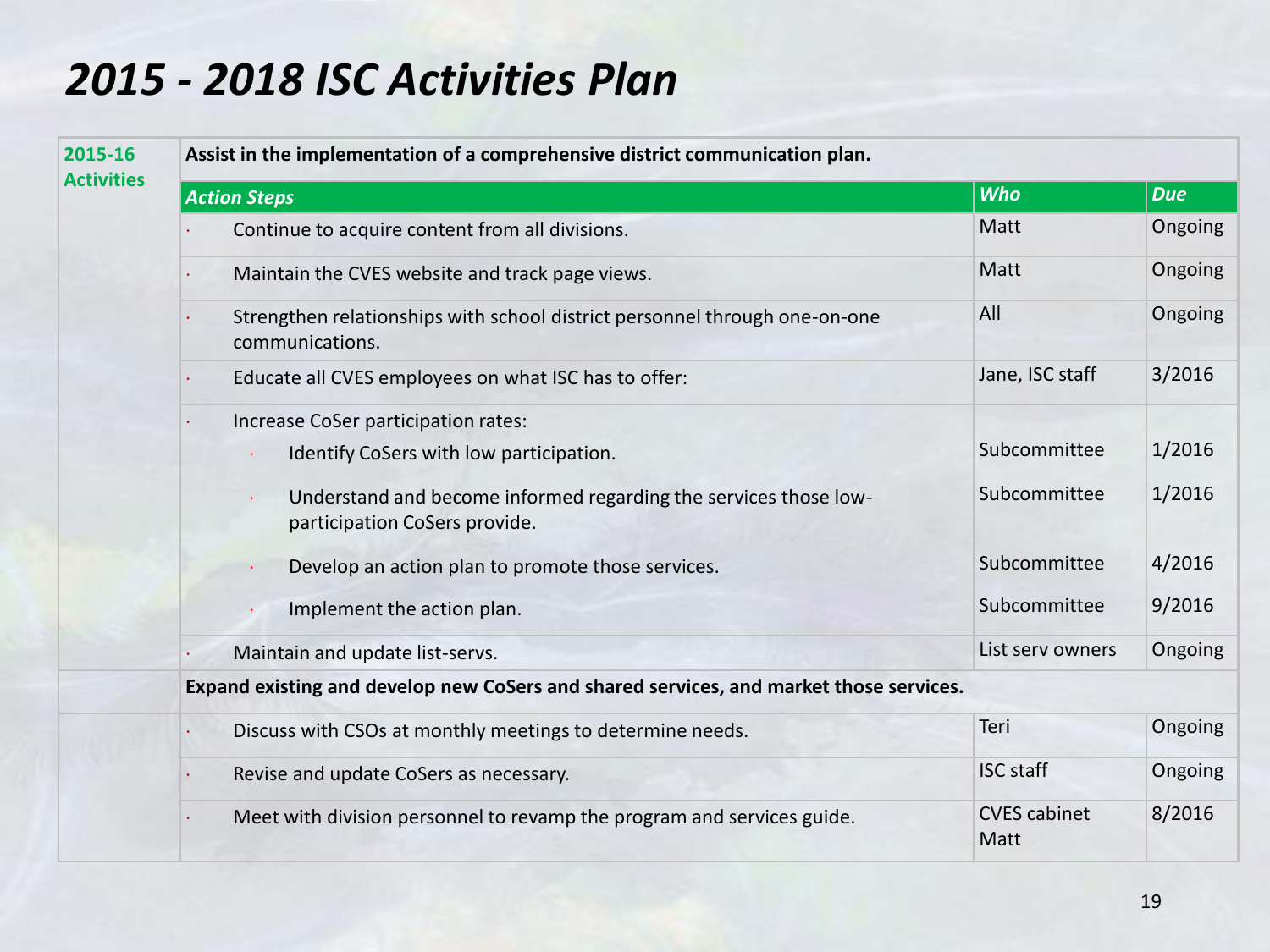#### *2015 - 2018 ISC Activities Plan*

|                    | Assist in the analysis of ISC's customer satisfaction improvement efforts.                                                           |                                 |              |
|--------------------|--------------------------------------------------------------------------------------------------------------------------------------|---------------------------------|--------------|
|                    | <b>Action Steps</b>                                                                                                                  | <b>Who</b>                      | <b>Due</b>   |
| 2015-16 Activities | Develop and distribute a customer satisfaction survey and analyze results:                                                           | Jane, Matt,<br><b>ISC Staff</b> | 3/2016       |
|                    | Create survey questions.                                                                                                             |                                 |              |
|                    | Review and finalize survey questions.<br>$\bullet$                                                                                   |                                 |              |
|                    | Administer the survey to appropriate clients for each CoSer.                                                                         |                                 |              |
|                    | Collect, analyze results, add baseline data for "% clients satisfied with ISC<br>services," and plan for next steps.                 |                                 |              |
|                    | Gather baseline results for "Total number of unique website page views."                                                             | Matt                            | 8/2016       |
|                    | Set targets for both "% clients satisfied with ISC services" and "Total annual<br>$\bullet$<br>number of unique website page views." | <b>ISC</b> team                 | Fall<br>2016 |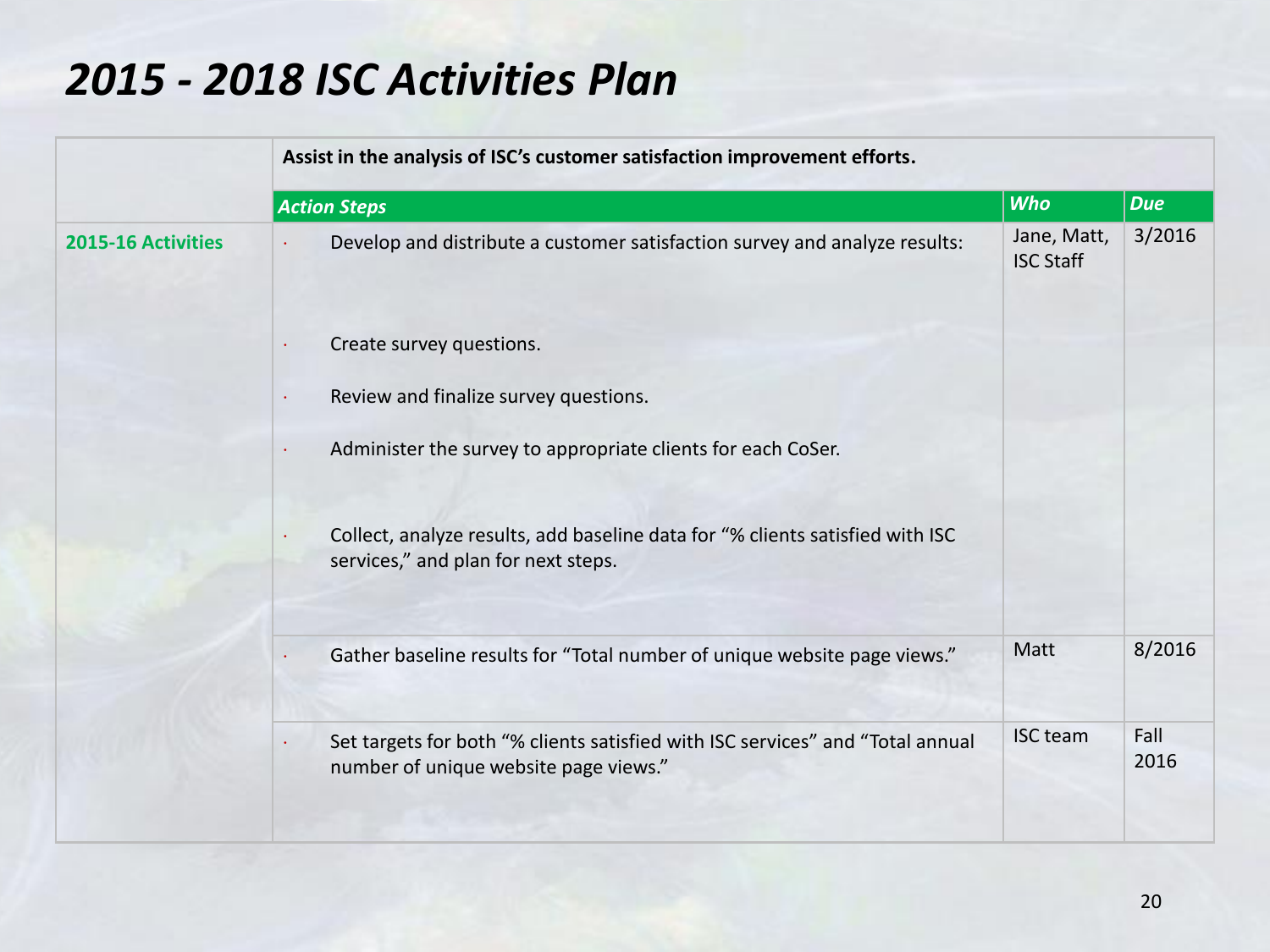## *2015 - 2018 Management Services Improvement Plan*

| <b>Performance</b><br><b>Targets</b> | <b>Performance measure</b>                                                                                     | 2016       | 2018<br>target |
|--------------------------------------|----------------------------------------------------------------------------------------------------------------|------------|----------------|
|                                      | % viewing management services as providing respectful and supportive services                                  | <b>TBD</b> | <b>TBD</b>     |
|                                      | % of key management service functions that have a performance metric                                           | <b>TBD</b> | <b>TBD</b>     |
|                                      | % of new employees completing a CVES orientation program within first six months                               | <b>TBD</b> | <b>TBD</b>     |
|                                      | % of Co-Sers with new or expanded participation OR<br>Total number of Management Services Co-Ser subscriptions | <b>TBD</b> | <b>TBD</b>     |
|                                      | % of yearly O&M work order requests addressed or completed                                                     | <b>TBD</b> | <b>TBD</b>     |
|                                      | Number of management services help desk requests addressed the first day of school                             | <b>TBD</b> | <b>TBD</b>     |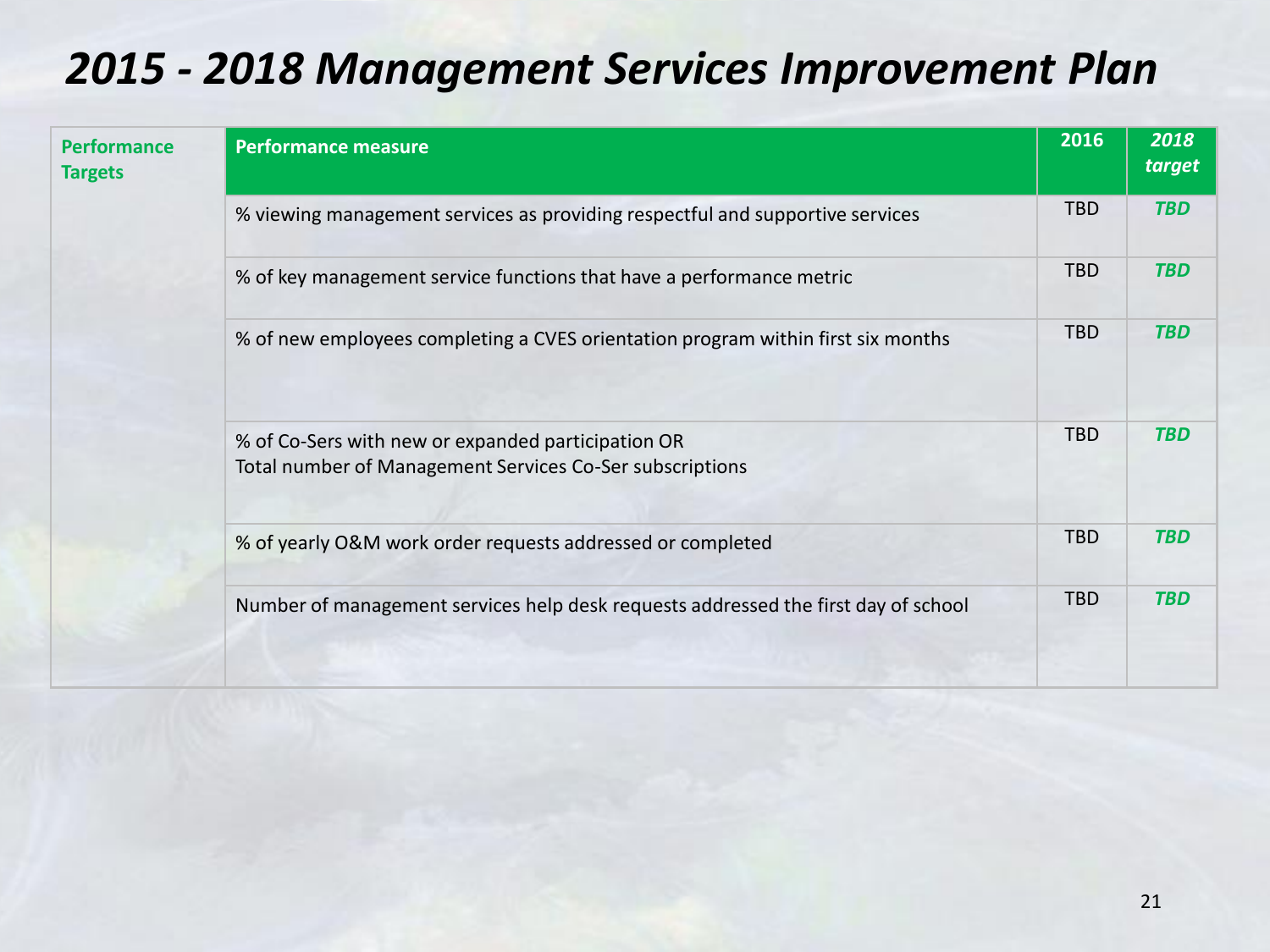## *2015 - 2018 Management Services Activities Plan*

#### **2015-16 Implement a satisfaction survey.**

|  |  | <b>Activities</b> |
|--|--|-------------------|
|  |  |                   |
|  |  |                   |

| <b>Action Steps</b>                                                                                                                                         | <b>Who</b>                                       | <b>Due</b>           |
|-------------------------------------------------------------------------------------------------------------------------------------------------------------|--------------------------------------------------|----------------------|
| Form a satisfaction survey committee.                                                                                                                       | Mr. Scott<br>Dr. Davey                           | 1/2016               |
| Contact Matt/Jane about details regarding Survey Monkey.                                                                                                    | Brenda, Jessie                                   | 1/2016               |
| Determine the survey timeline, questions, frequency, etc.                                                                                                   | Committee                                        | 1/2016               |
| Finalize, approve and administer the survey.                                                                                                                | Committee<br>Mr. Scott                           | TBD by<br>committee  |
| Analyze results, establish a baseline for "% viewing management services as<br>providing respectful and supportive services," and determine actions needed. | Committee                                        | TBD by<br>committee  |
| Meet with admin to report results and next steps.                                                                                                           | Committee<br>Mr. Scott<br>Dr. Davey              | Mid-May<br>2016      |
| Establish one performance metric for each key management services function.                                                                                 |                                                  |                      |
| Define and identify "key management services functions."                                                                                                    | Asst. Super. Mgmt. Svcs.                         | 1/2016               |
| Define the standard performance measure for each function (e.g., "time to<br>process," etc.)                                                                | Asst. Super. Mgmt. Svcs.<br><b>Staff</b>         | 3/2016               |
| Identify the data source (e.g., travel claim forms, POs, etc.) and the interval<br>period for data collection.                                              | Asst. Super. Mgmt. Svcs.<br>Responsible employee | 6/2016               |
| Establish a target for each standard performance measure.                                                                                                   | Asst. Super. Mgmt. Svcs.,<br>Mgmt. Svcs. Team    | $9/2016 -$<br>3/2017 |
| Evaluate feedback and implement corrective action plan if necessary.                                                                                        | Asst. Super. Mgmt. Svcs.                         | <b>TBD</b>           |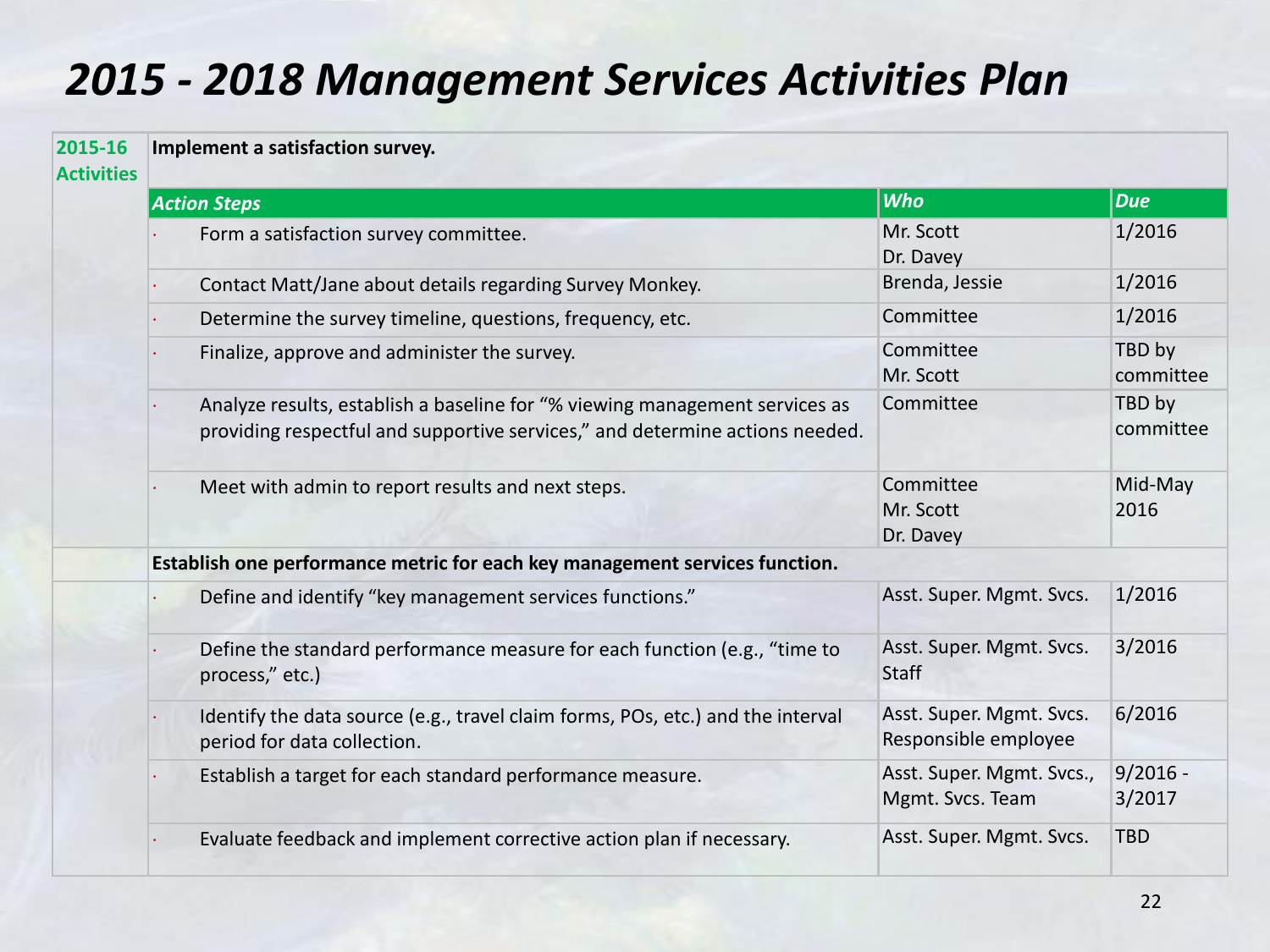#### *2015 - 2018 Management Services Activities Plan*

|                              | Implement a CVES new employee orientation program.                                                            |                                     |                                 |  |
|------------------------------|---------------------------------------------------------------------------------------------------------------|-------------------------------------|---------------------------------|--|
|                              | <b>Action Steps</b>                                                                                           | <b>Who</b>                          | <b>Due</b>                      |  |
| 2015-16<br><b>Activities</b> | Establish an orientation program and associated packet.                                                       | Admin<br>Cabinet                    | 1/2016                          |  |
|                              | Pilot the orientation program and facilities tour.                                                            | Mgmt. Svcs. w/<br><b>Admin Team</b> | $2/2016 -$<br>3/2016            |  |
|                              | Assess and "tune-up" the orientation program and packet and prepare for<br>full rollout.                      | Mgmt. Svcs. w/<br><b>Admin Team</b> | $4/2016 -$<br>5/2016            |  |
|                              | Implement the first annual employee orientation.                                                              | Mgmt. Svcs. w/<br><b>Admin Team</b> | $9/2016 -$<br>10/2016           |  |
|                              | Schedule and deliver periodic orientation "mini-sessions" for employees<br>starting later in the school year. | Mgmt. Svcs. w/<br><b>Admin Team</b> | December<br>& March<br>annually |  |
|                              | Research, select and implement a facilities work order software program.                                      |                                     |                                 |  |
|                              | Research available programs including costs.                                                                  | Christine, Alex,<br>Jerry, Paul     | 1/2016                          |  |
|                              | Develop and apply criteria to select and acquire the highest value program.                                   | Christine, Alex,<br>Jerry, Paul     | 1/2016                          |  |
|                              | Implement the facilities work order software including professional<br>development needed.                    | Christine, Alex,<br>Jerry, Paul     | 7/2016                          |  |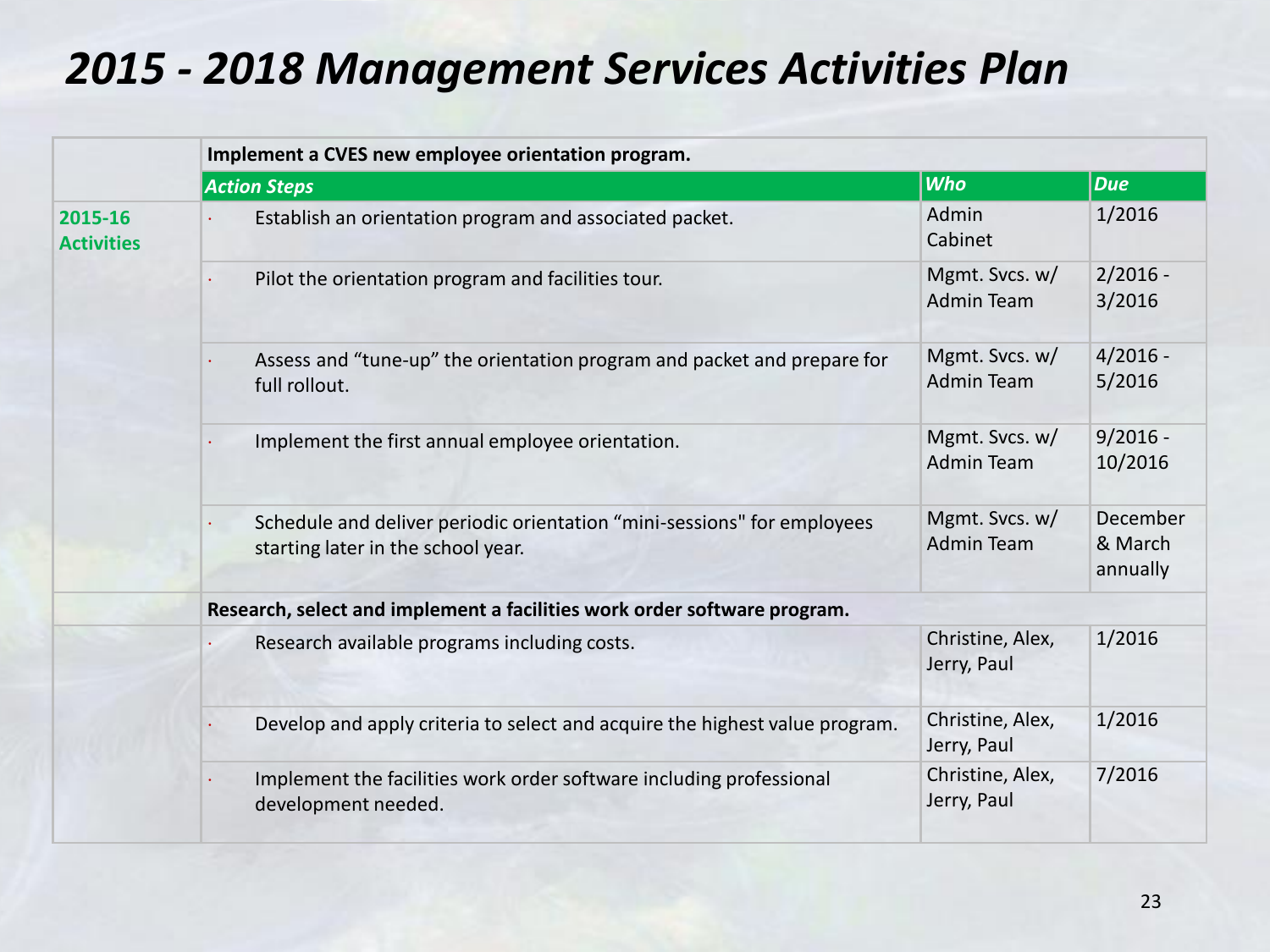#### *2015 - 2018 Management Services Activities Plan*

|                              | Implement cross training.                                          |                                    |              |  |  |  |
|------------------------------|--------------------------------------------------------------------|------------------------------------|--------------|--|--|--|
|                              | <b>Action Steps</b>                                                | <b>Who</b>                         | <b>Due</b>   |  |  |  |
| 2015-16<br><b>Activities</b> | Identify the priorities for cross training in management services. | Paul                               | 1/2016       |  |  |  |
|                              | Plan for cross training.<br>٠                                      | Paul                               | 1/2016       |  |  |  |
|                              | Implement/engage in cross training.                                | Paul                               | 1/2016       |  |  |  |
|                              | Establish plan for cross training on a regular basis.              | Mark,<br>Paul,<br>Christine        | 3/2016       |  |  |  |
|                              | Complete this plan's performance targets table.                    |                                    |              |  |  |  |
|                              | Gather baseline results data for the six measures above.           | Paul                               | 8/2016       |  |  |  |
|                              | Set targets.                                                       | Mgmt.<br>Svcs. Team                | Fall<br>2016 |  |  |  |
|                              | Identify new Co-Sers or services to be offered.                    |                                    |              |  |  |  |
|                              | Defer creation of formal action plan for this activity.            | Mgmt.<br>Svcs.<br>Planning<br>Team | Fall<br>2016 |  |  |  |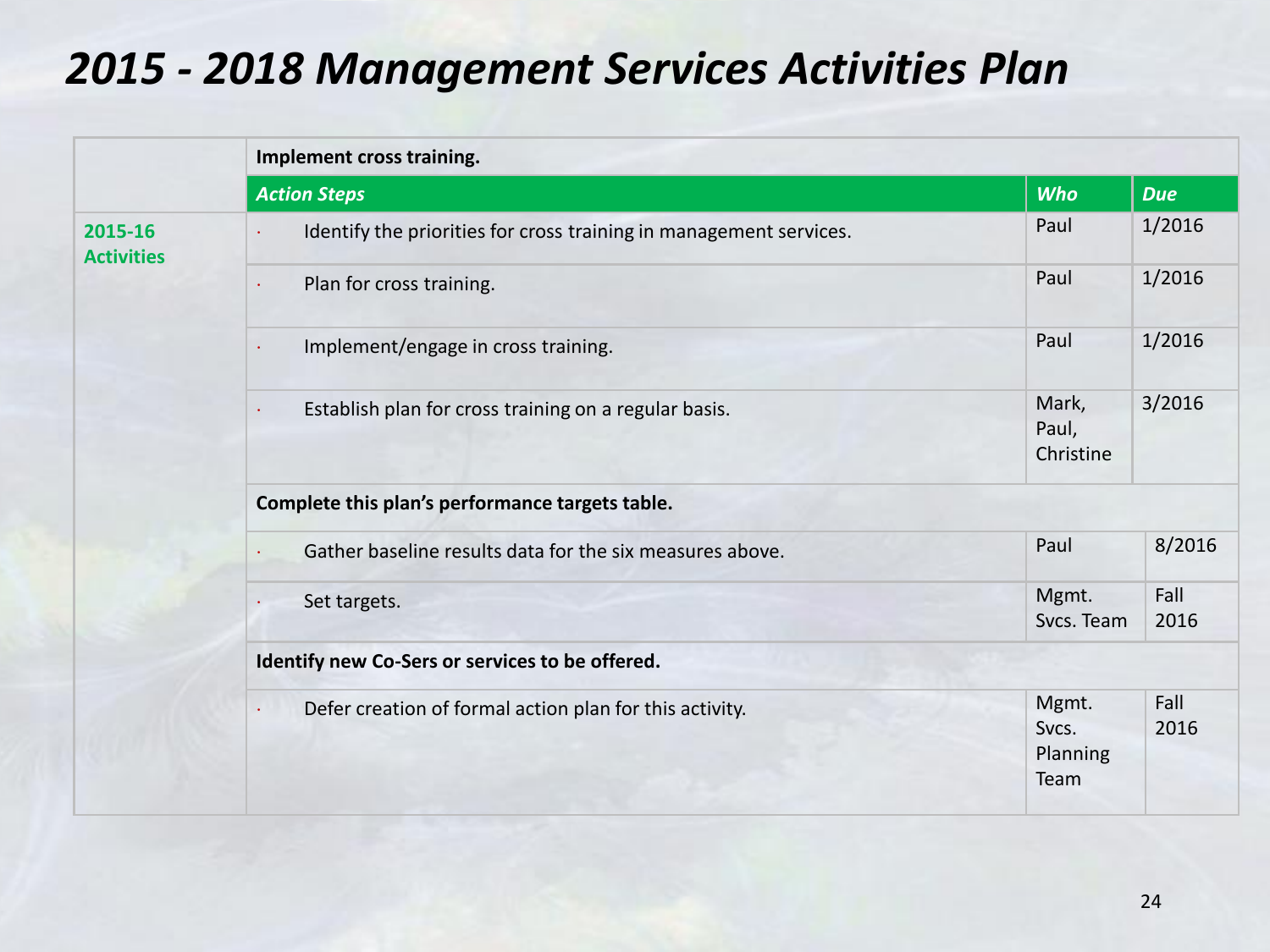## *2015-16 Strategic Planning Calendar*

#### **Strategic Plan 2015-16 Meeting Dates / Timeline:**

#### **December 2015:**

- December 1, 2015 DPT Meeting (Culinary Lab, CV-TEC): 3:15 pm – 5 pm *(CVES Plan Review)*
- December 9 CVES Board Approval

**January 2016:**

 January 28, 2016 - DPT Meeting (ISC): 12:00 noon – 3:45 pm *(Mid-Year Progress Update)*

**February 2016:**

 February 9, 2016 – CVES Board Mid-Year Progress Update **March 2016:**

• March 23, 2016 – DPT meeting (Culinary Lab, CV-TEC):  $3:15$  pm – 5 pm *(Progress Update)*

**April 2016:** 

 Strategic Plan CVES-Wide Survey – April 11 – 22, 2016 **May 2016:**

- May 26, 2016 DPT Meeting (ISC): 12:00 noon 3:45 pm *(Strategic Plan End-of-Year Wrap-up/Presentation Review)* **June 2016:**
	- June 8, 2016- CVES Board 2015 16 Strategic Plan Presentation

#### **2016-2017 Strategic Plan "hold the dates" Calendar:**

 CVES 2016-17 Strategic Plan Update: DPT & Divisional Teams with Sean Brady, Prism Decision Systems – *(Sept 27 – Sept 30, 2016)*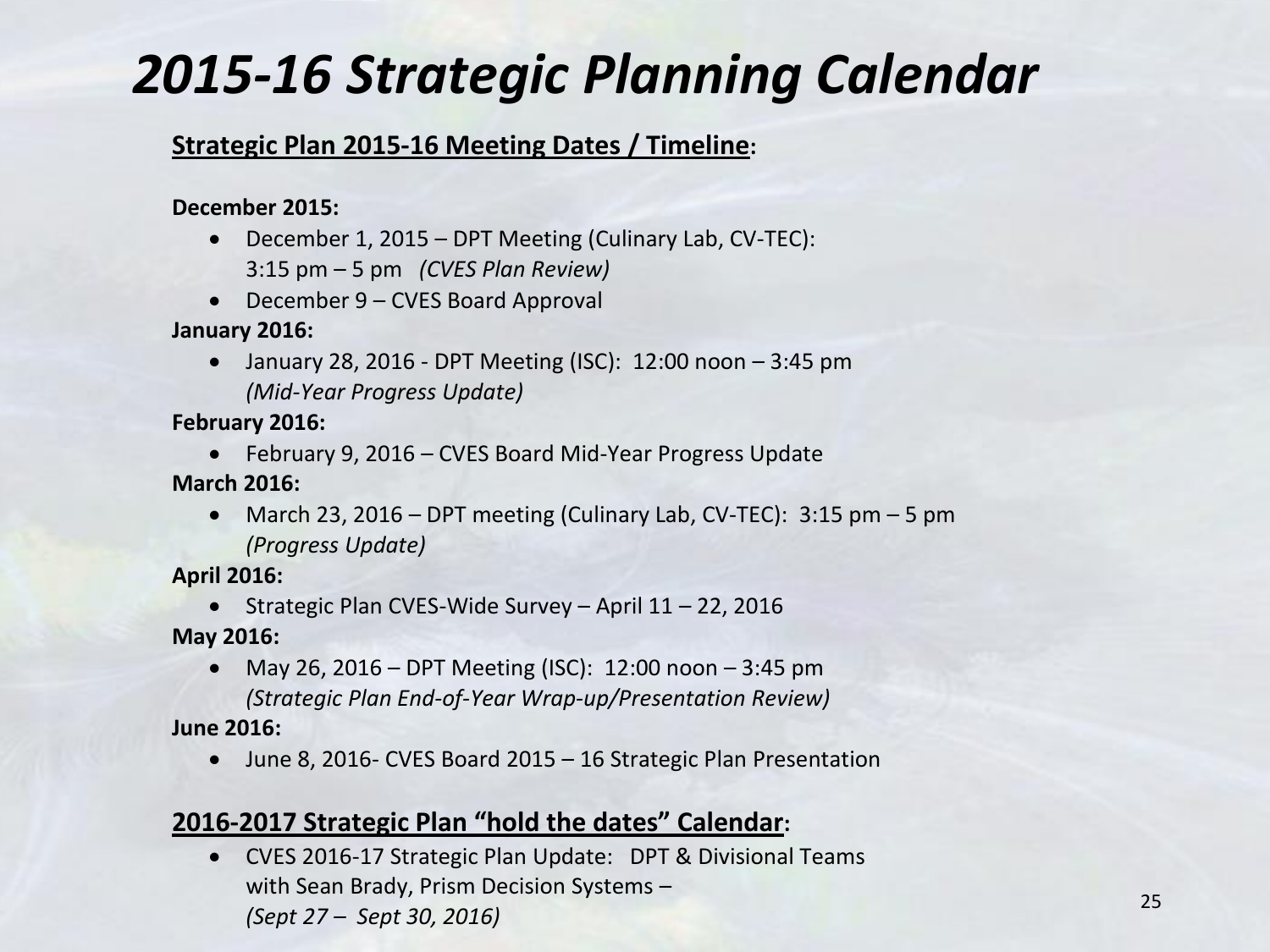## *2015-2016 CVES Wide-Presentations*

- *December 9 th: Plattsburgh Main & Satellite at Culinary Arts Management at 3:00 pm*
- *December 16th: Mineville (Both Divisions) at 3:00 pm*
- *December 17th: WAF Special Education Division at 8 am*
- *January 5th: Management Services at 8:30 am*
- *January 6th: OneWorkSource at 3:00 pm*
- *January 8th: ISC at 8:30 am*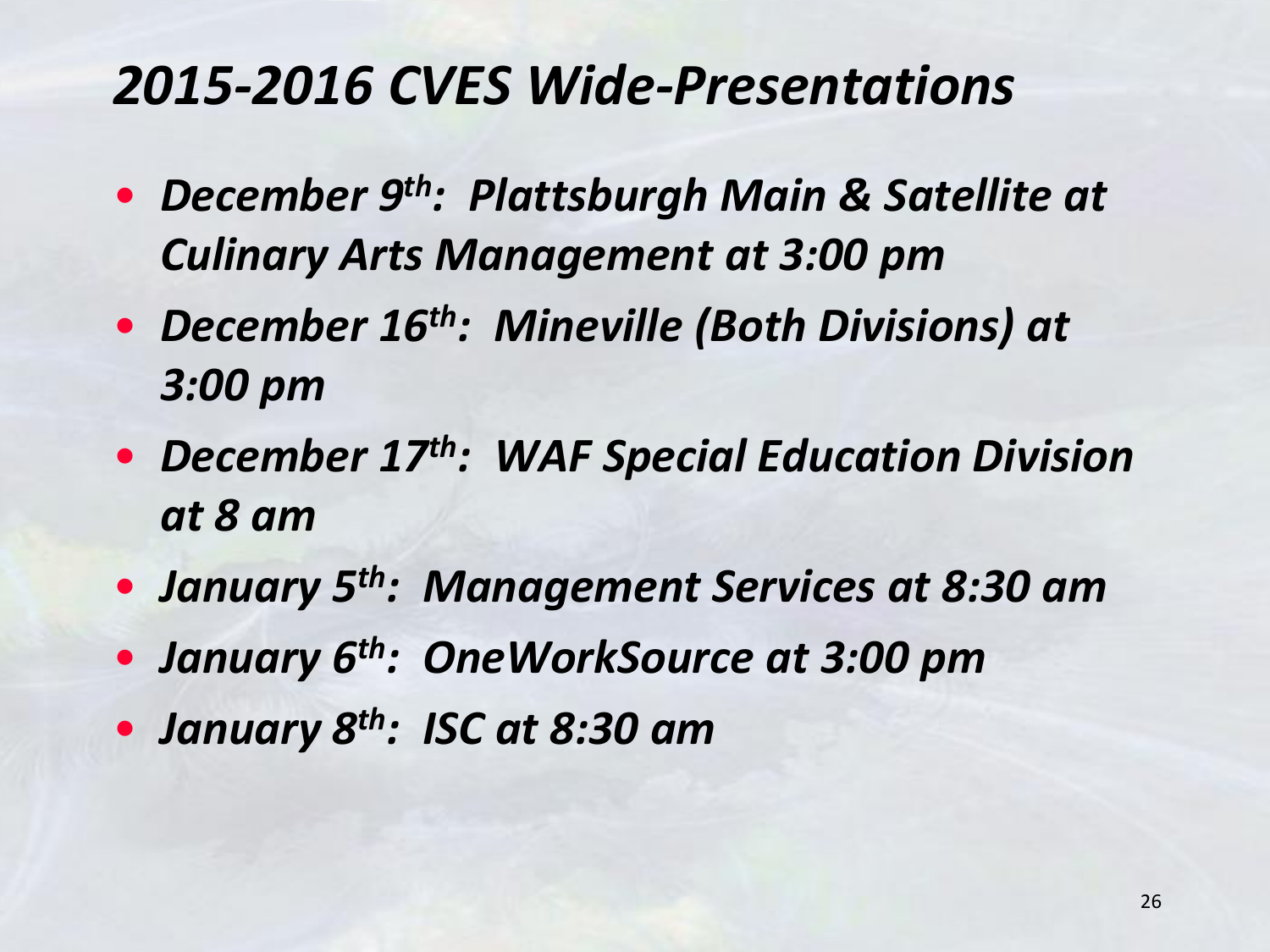## *Next Steps*

- **● Discussion of our 2015—16 Strategic Plan Update and answering Questions**
- **● CVES Board approval of the 2015-16 Update of CVES' 2015-18 Strategic Plan for Continuous Improvement**
- **● Share our Plan with CVES' Staff and stakeholders**
- **Implement our Strategic Plan with Monthly CVES Board and Stakeholder updates**